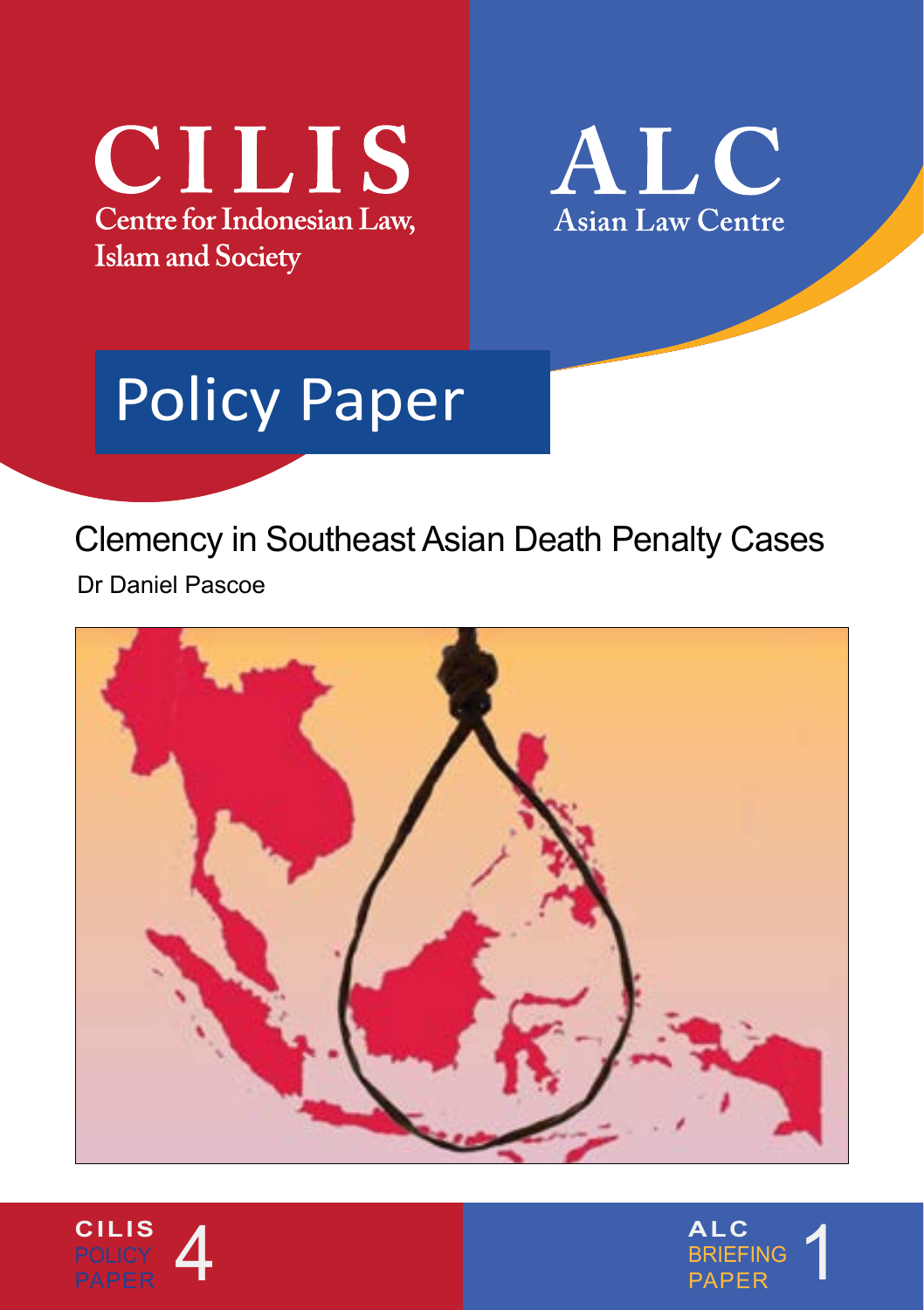#### **CILIS Policy papers**

**The CILIS Policy Paper Series is edited by Professor Tim Lindsey and Dr Helen Pausacker. It aims to offer policy-makers and the public informed and concise analysis of current issues that involve the Indonesian legal system. They can be downloaded without charge from http://www.law.unimelb. edu.au/cilis/research/centre-publications/cilis-policy-papers**

#### **Centre for Indonesian Law, Islam and Society**

The Centre for Indonesian Law, Islam and Society (CILIS), located in the Melbourne Law School, was established in 2013. The Director of the Centre is Professor Tim Lindsey, Malcolm Smith Professor of Asian Law in the Melbourne Law School. The Deputy Director is Dr Helen Pausacker, who is also a Principal Researcher in the Asian Law Centre. The Centre Manager is Kathryn Taylor.

The Centre website can be accessed at www.law.unimelb.edu.au/cilis

#### **ISSN 2202-1604 (Print) ISSN 2202-1612 (Online) 2014**

#### **ALC BRIEFING PAPERS**

**The ALC Briefing Paper Series is edited by Professor Pip Nicholson and Professor Tim Lindsey. It aims to increase understanding of current legal issues arising in the legal systems of Asian countries. They can be downloaded without charge from www.law.unimelb.edu.au/alc/research/ centre-publications/alc-briefing-paper-series**

#### **asian law Centre**

The Asian Law Centre (ALC), located in the Melbourne Law School, commenced activities in 1985 and is the first and largest centre devoted to the development of our understanding of Asian law and legal systems. The Centre has pioneered extensive programs of teaching and research on the laws and legal systems of Japan, China, Indonesia, Vietnam, Taiwan, Malaysia, Islamic law, East Timor and the Philippines.

The Director of the Centre is Professor Pip Nicholson and the Centre Manager is Kathryn Taylor. The Centre website can be accessed at www.law.unimelb.edu.au/alc

#### **ISSN 2203-5753 (Print) ISSN 2203-5761 (Online) 2014**

#### **COPYRIGHT**

All information included in the CILIS Policy Papers and ALC Briefing Papers is subject to copyright. Please obtain permission from the original author(s), the Centre for Indonesian Law, Islam and Society (lawcilis@unimelb.edu.au) or the Asian Law Centre (law-alc@unimelb.edu.au) before citing from the Policy Papers. The Policy Papers are provided for information purposes only. The Centre for Indonesian Law, Islam and Society and the Asian Law Centre do not guarantee the accuracy of the information contained in these papers and do not endorse any views expressed or services offered therein.

**Front Cover Image:** Image by Tessa Shaw.

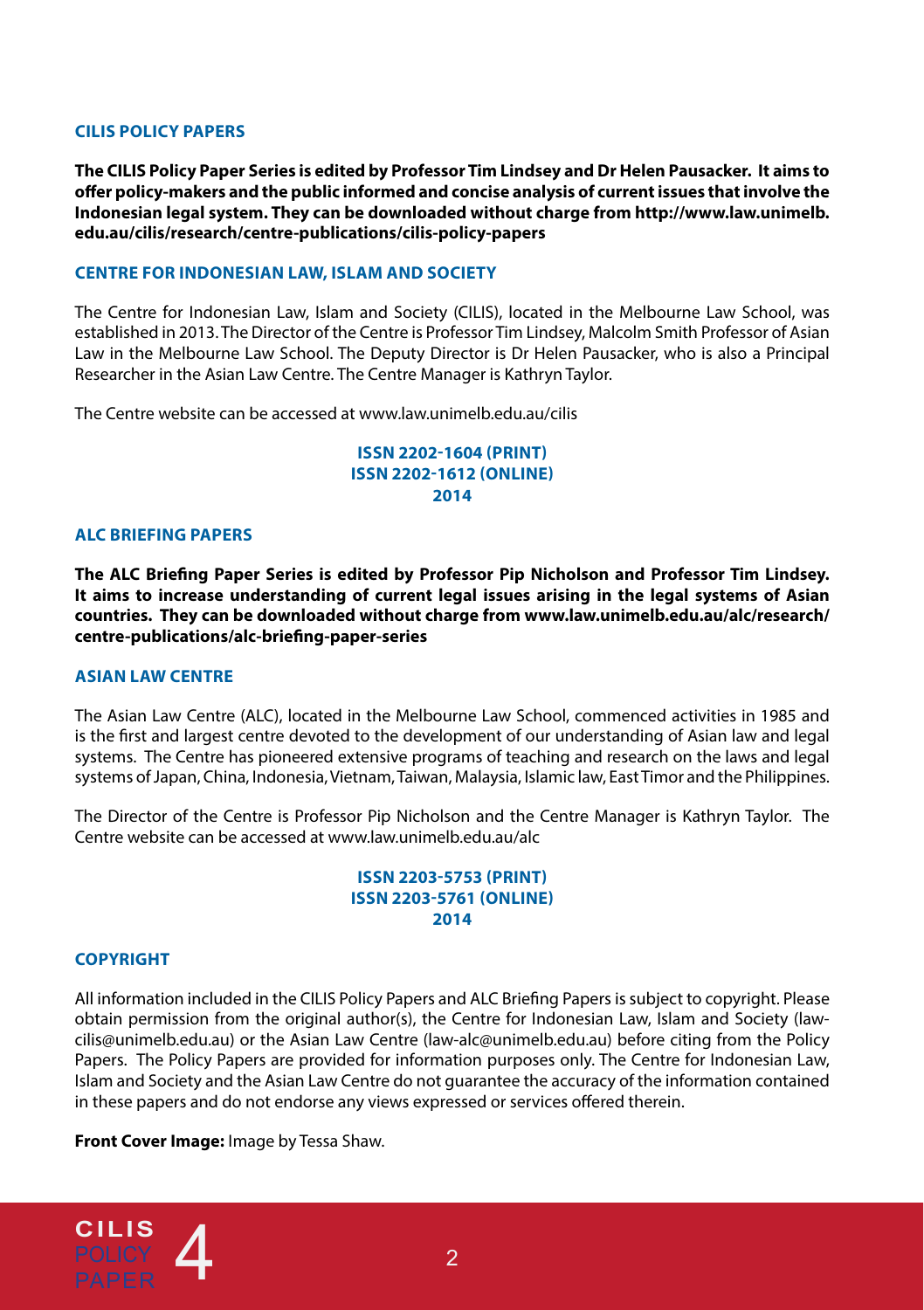## **Clemency in Southeast Asian Death Penalty Cases**

## **ABSTRACT**

*The five contemporary practitioners of the death penalty in Southeast Asia (Indonesia, Malaysia, Thailand, Singapore and Vietnam) have performed judicial executions on a regular basis between 1975 and 2013. Notwithstanding this similarity, the number of death sentences passed by courts that were subsequently reduced to a term of imprisonment through grants of clemency by the executive has varied remarkably between these jurisdictions. Some of these countries commuted the sentences of death row prisoners often (for example, the clemency 'rate' of 91-92 per cent witnessed in Thailand), others rarely (a clemency 'rate' of around 1 per cent in Singapore), and some at 'medium' rates. In this article, I employ the methodology of comparative criminal justice to explore the discrepancies and similarities in capital clemency practice between these five Southeast Asian jurisdictions. In doing so, I seek to identify the structural and cultural reasons why retentionist countries exercise clemency at vastly different 'rates' in finalised capital cases.* 

## **Dr Daniel Pascoe**



Daniel Pascoe completed his Doctor of Philosophy in Law at the University of Oxford in October 2013, after previous degrees in Law, Asian Studies (Indonesian) and Criminology/Criminal Justice. He is currently an Assistant Professor at the School of Law, City University of Hong Kong, where he teaches in the Juris Doctor programme.

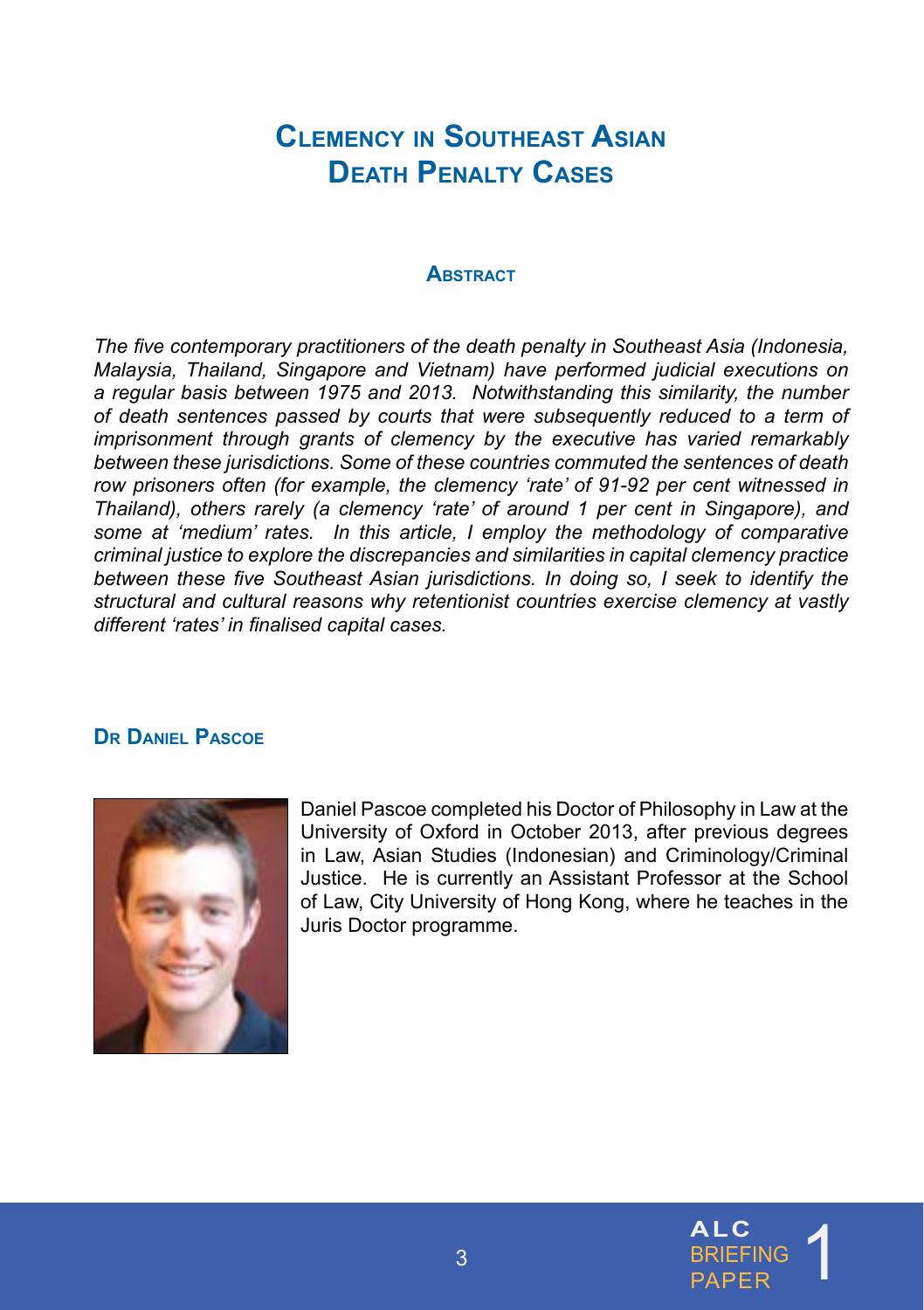## **Clemency in Southeast Asian Death Penalty Cases**

## **Dr Daniel Pascoe**

All five contemporary state practitioners of the death penalty in Southeast Asia — Indonesia, Malaysia, Thailand, Singapore and Vietnam — have executed prisoners sentenced to death on a regular basis over the past few decades.<sup>1</sup> Nonetheless, there is remarkable variance in the proportion of death sentences imposed by the courts of these neighbouring countries that are later reduced to a term of imprisonment, or end with the prisoner being released from custody altogether, as a result of grants by the executive branch of government of clemency or pardon.<sup>2</sup>

This paper is based on the findings of my doctoral dissertation, prepared at the University of Oxford between 2010 and 2013. In it, I analyse differences in clemency practice among the Southeast Asian jurisdictions that continue to apply the death penalty, in an inductive and comparative<sup>3</sup> search for plausible hypotheses explaining why some countries have made use of clemency more often than others since the end of the Vietnam War and the beginning of the regional anti-drug 'paradigm' in 1975.<sup>4</sup> This was the year when the death penalty became a criminal punishment for drug trafficking in Singapore (mandatory); Malaysia (discretionary, mandatory from 1983) and Indonesia (discretionary). Thailand and Vietnam followed suit with discretionary death penalties for drug offences in 1979 and 1992, respectively.

Although extrapolating the findings of a study of only five retentionist jurisdictions



<sup>1</sup> Amnesty International, 1997: 1; and Amnesty International, 2011a: 45. The statistics I relied upon in compiling this report are held on file.

<sup>2</sup> For present purposes, 'clemency' refers to the substitution of a sentence of death with a lesser punishment, usually a term of imprisonment. See Palmer, 2001: 110; and Coyne and Entzeroth, 2001: 838. I will include 'pardons' (where the prisoner is granted an unconditional release from prison) within this broader definition, as pardons in death penalty cases are exceedingly rare. See Scott, 1952: 96; and Burnett, 2002: 14.

<sup>3</sup> See Lijphart, 1971: 687; Kohli et al, 1995: 17; Neuman, 2005: 60, 76-77; Johnson and Zimring, 2009: 38; and Nelken, 2011: 395-396 for more details of this kind of research methodology and its academic justifications.

<sup>4</sup> During the past few decades, Southeast Asia has been the only region where the majority of death sentences issued and executions carried out have been for drug offences. See Amnesty International, 2007; Johnson and Zimring, 2009: 309; and Human Rights Watch, 2009.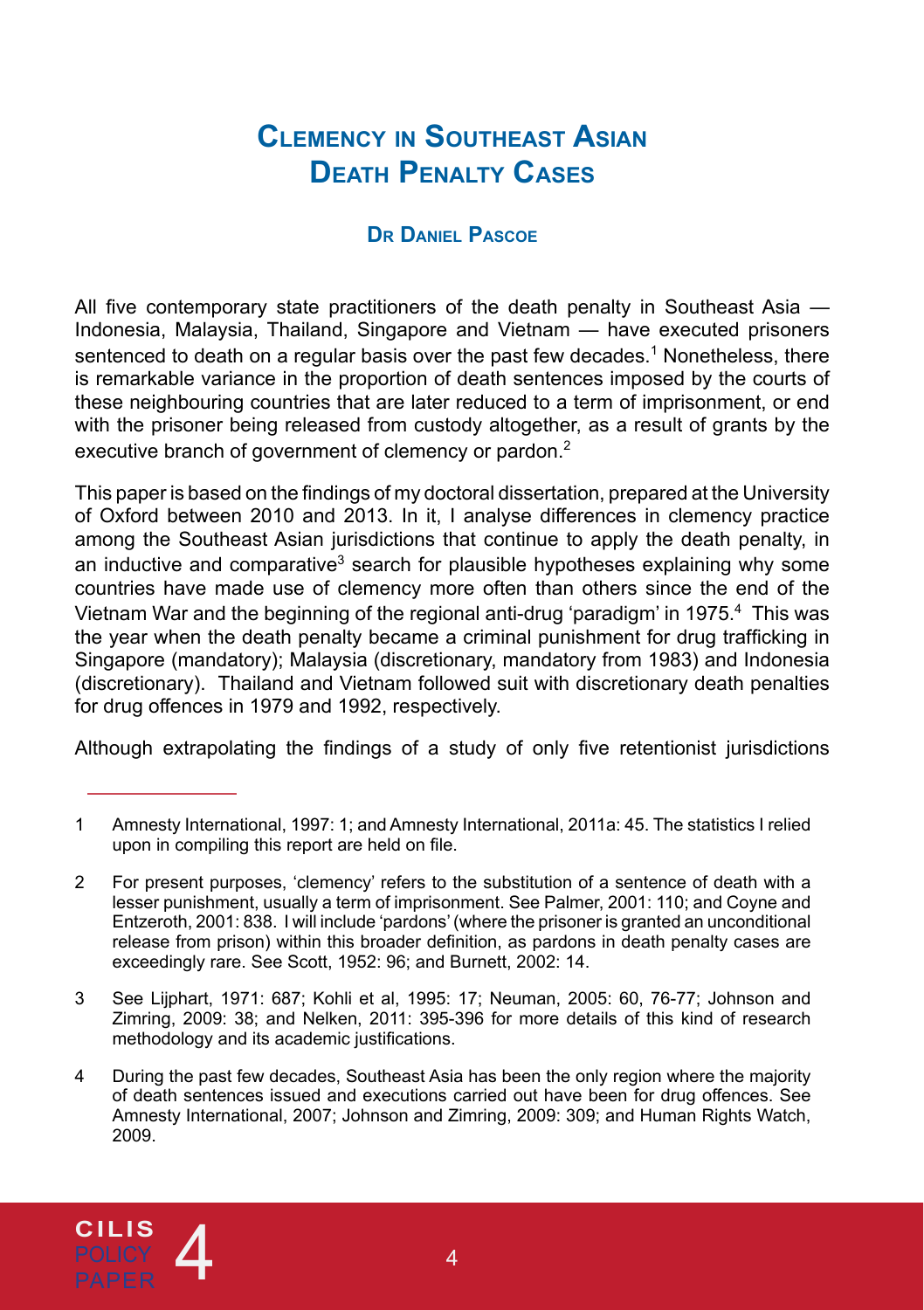to other parts of the world must be undertaken with caution, this research has the potential to add to what are scarce bodies of literature on clemency and pardons in capital cases (globally) and the death penalty in Southeast Asia (locally). It may also assist the formulation of theories and hypotheses that could be tested in future studies of the death penalty.

## **Results of the Study**

## **Low, medium and high – the statistical findings on clemency**

Despite all five jurisdictions conducting executions on a reasonably regular basis since 1975, the percentage of death sentences where the prisoner has exhausted available judicial remedies and is then granted clemency rather than being executed (what I label the clemency 'rate'), differs greatly across national borders.

In retentionist Southeast Asia there is one country with an extremely low clemency rate of approximately 1 per cent (Singapore). There are three countries where clemency, while not an exceptional measure, is nonetheless not the expected alternative to execution in a capital case, with 'rates' of 26-40 per cent (Malaysia), 24-33 per cent (Indonesia), and 6-23 per cent (Vietnam). Finally, in Thailand, clemency is the form of legal relief that a prisoner who has exhausted judicial appeals can expect in the majority of cases (91-92 per cent).<sup>5</sup> Actively retentionist Southeast Asia therefore provides examples of what I label 'low', 'medium' and 'high' rates of clemency.

Calculating these figures does present significant methodological challenges, the most notable being a potentially large number of unreported clemency grants and executions, together with data unavailable for years that do not correspond across the five different jurisdictions. Nevertheless, identifying a set of statistical estimates - a process that has never been attempted with any precision in Southeast Asian jurisdictions - offers data that can be built on in future studies of capital punishment in the region.

How have I determined the percentile ranges 'low', 'medium' or 'high' as they apply to clemency rates here? While these are relative terms, it is instructive that in the United States (the country on which most of the theoretical work on the death penalty has been based) clemency 'rates' peaked in the mid-20<sup>th</sup> century at just over 40 per cent. Since the reinstatement of capital punishment in 1976, they have fallen to around 18 per cent. In the United Kingdom, between 1900 and the abolition of the death penalty in 1965, the proportion of cases in which clemency was granted was similar: around 35-40 per cent. The same proportions are evident in former British colonies with common law legal systems when they applied the death penalty. I have taken the US-UK figures as a median point of reference, and therefore placed those countries within the 'medium' clemency band.



<sup>5</sup> See note 1, above, on statistics.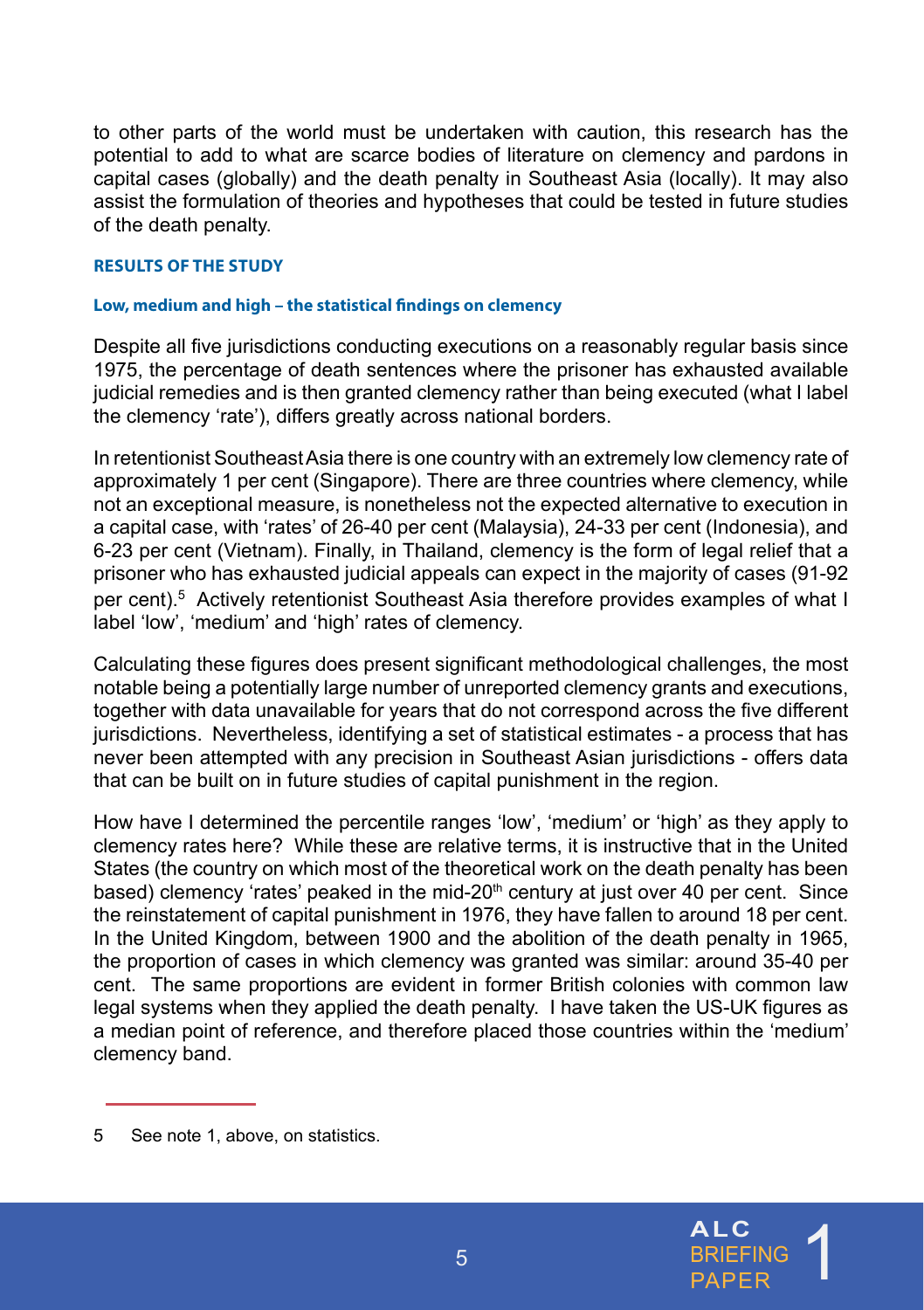If we assume that clemency would, in a majority of contemporary retentionist jurisdictions, be denied more often than it is granted (given that the grant of clemency 'overturns' the prior sentencing judgment of the courts), then 50 per cent appears an appropriate lower marker for the 'high' clemency threshold.

As for the 'low' clemency threshold, I intend that the band should indicate circumstances in which clemency, while technically a legal right for condemned prisoners, is nonetheless hardly ever exercised. As the Anti-Death Penalty Asia Network (ADPAN) noted in a 2011 report on capital punishment in the Asia-Pacific region, 'In several countries in the region, clemency procedures are either absent or exist only on paper' (Amnesty International, 2011b: 32). Whether that threshold is placed at one per cent, or anywhere up to five per cent, it would still include Singapore, by far the most frugal of the five jurisdictions studied when it comes to clemency.

## **Factors contributing to clemency 'rates'**

After meticulous collection of statistical and qualitative case-based data on clemency through archival research in the UK, Australia and four of the five jurisdictions under study,<sup>6</sup> together with internet-based sources, the primary interpretive challenge has been to explain each country's position on this broad 'spectrum' of clemency use.

Having completed the data-collection process, and analysed the clemency grants identified within the context of the relevant theoretical literature on clemency and pardons in death penalty cases, my preliminary conclusions are that in modern retentionist Southeast Asia, the proportion of finalised cases in which clemency is granted is significantly influenced by three key legal and political attributes of each jurisdiction, reflecting the three common functions that clemency appears to perform in Southeast Asian nations:

- 1. The amount of lenient discretion exercised at earlier stages within the criminal justice system;
- 2. The extent to which granting clemency enhances or detracts from political power (which is closely related to the type of government granting clemency); and
- 3. The usual length of time capital prisoners spend incarcerated before execution.

<sup>6</sup> I visited Singapore, Kuala Lumpur, Bangkok and Jakarta to undertake field research between 2011 and 2013. I did not visit Vietnam, as death penalty information there has been a state secret since 2004. I relied upon sources written in English, Indonesian and Malay but could not use Thai language sources, hence interviews conducted in English and through interpreters in Bangkok played a larger role there. I have anonymised the identities of all interview subjects and hold the transcripts of the interviews on file.

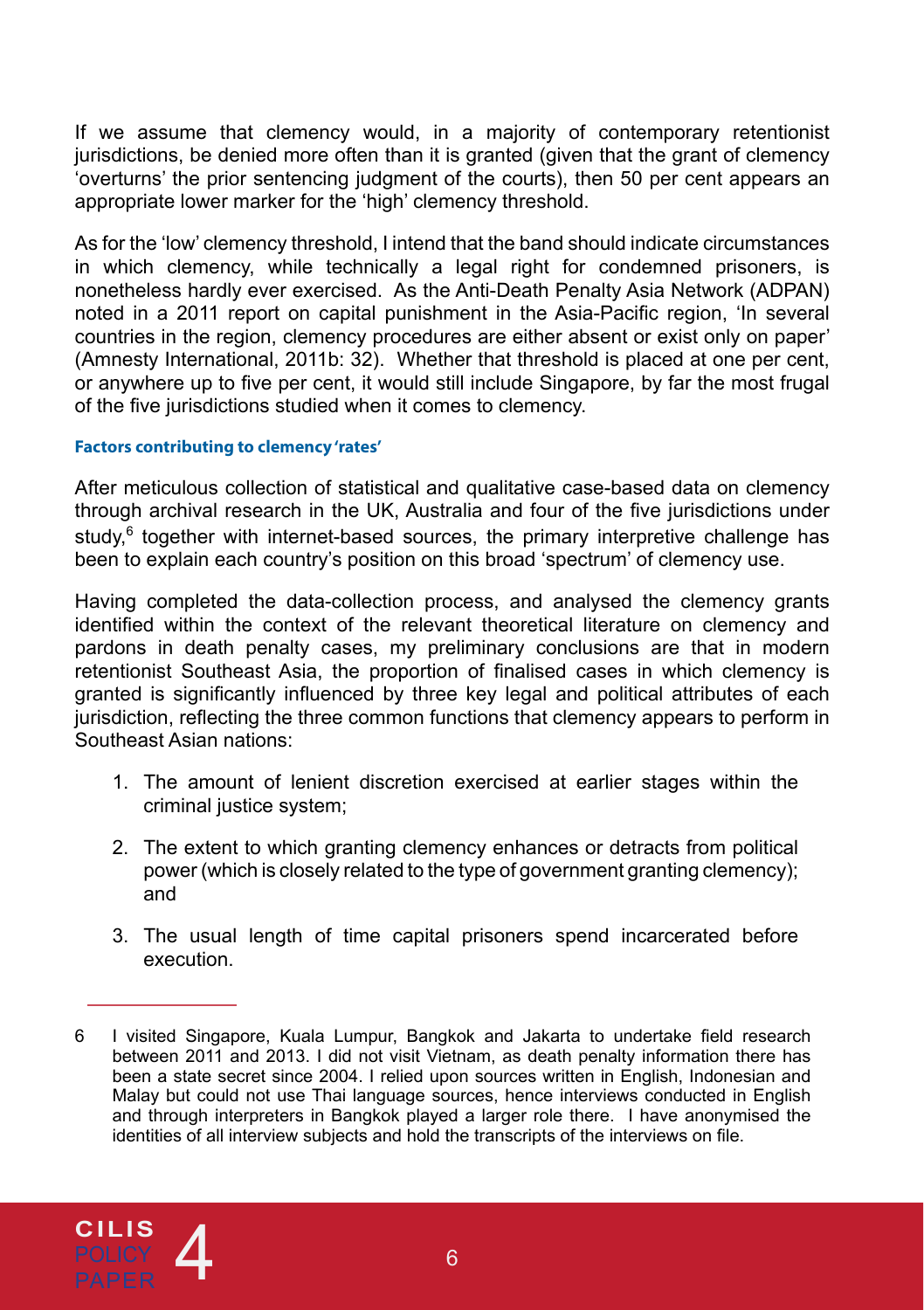I now discuss each of these factors in turn.

## **1. Clemency and Lenient Discretion**

My interpretation of the Southeast Asian cases indicates that clemency is granted in a significant proportion of finalised cases where the relevant criminal justice system lacks other mechanisms to individualise punishments, or to keep the annual number of executions to a politically manageable level. Of the five countries under analysis, pertinent examples here include the military 'show' trials of alleged PKI (Partai Komunis Indonesia, Indonesian Communist Party) prisoners during the early Soeharto period in Indonesia (Amnesty International, 1988: 2), and the regular processing of death penalty cases through Thailand's and Vietnam's criminal justice systems.

In the former case, the story of publicly reported clemency grants in Indonesia from 1975 largely involves the subversion trials of accused PKI members and associates following the failed coup of 1965. Those convicted were not accorded any right to appeal death sentences imposed by the Mahmillub (Mahkamah Militer Luar Biasa, Extraordinary Military Tribunal) set up after the coup attempt, other than to appeal to the President for clemency.<sup>7</sup> Moreover, convictions upon charges being laid were universal: not one prisoner was ever acquitted in either military or civil trials relating to the coup attempt, although it appears some death sentences were at least reduced on appeal in the civil courts. $8$ 

In Thailand, clemency as a form of lenient discretion is prompted by the very large number of death sentences imposed at first instance (175 is the highest 1980s figure for a single year, 109 in the 1990s, and 447 in the 2000s), and Thailand's status as one of the 'world capital[s] of overcharging'.<sup>9</sup> It is also a result of the fact that, despite two levels of judicial appeals, the number of prisoners remaining on death row at the conclusion of the judicial process is by far the largest of any of the five jurisdictions under study.10 While some level of lenient discretion is undoubtedly exercised by Thai police, prosecutors and judges where mitigating circumstances attach to the defendant and his or her case, and while corruption is also present, these factors are not enough to reduce the numbers of executions to a symbolic and manageable level, given that

9 That is, charging accused persons with large numbers of serious offences. (Interview with American Academic Expert on Capital Punishment (Hong Kong, 7 November 2011)).

<sup>10</sup> 65 being the highest finalised death row population in the 1980s, 70 in the 1990s, and 127 in the 2000s.



<sup>7</sup> Article 7(2), Presidential Decree No 16 of 1963 on the Extraordinary Military Tribunal (Indonesia).

<sup>8</sup> Amnesty International, 1984: 1; Amnesty International, 1985b: 2; Lev, 1999: 187; and Lev, 2011: 233.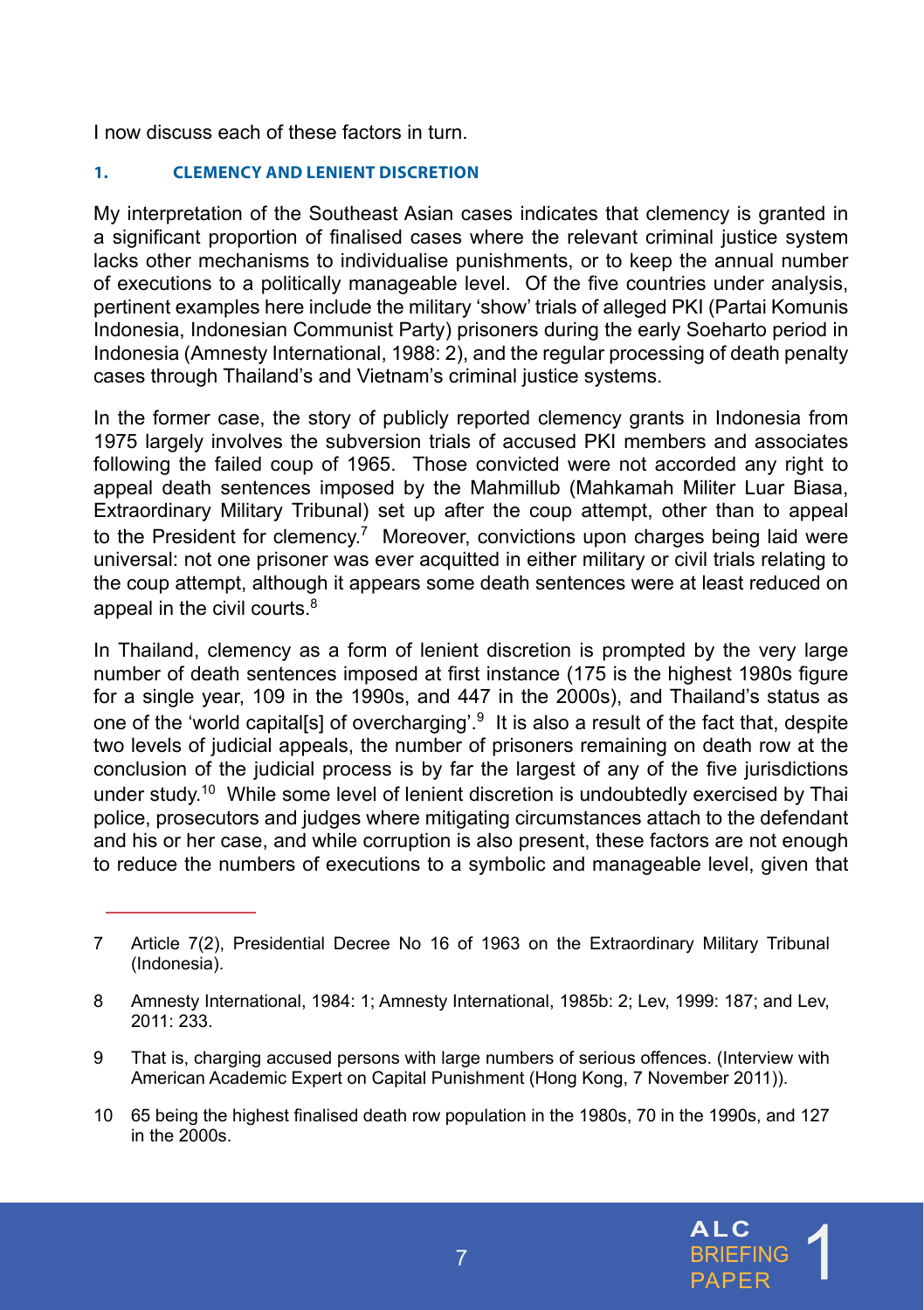capital punishment's main purpose is to highlight the state's lack of tolerance for a particular form of crime and to make an example of the offender.<sup>11</sup> Grants of Individual and Collective Royal Pardon authorised by King Bhumibol Adulyadej since his ascent to the throne in 1946 operate here to fill the breach (as well as for other purposes, discussed later in this paper).

In Vietnam, examples where judges have exercised lenient discretion to reduce sentences to something less than death or to acquit the defendant outright are rare. It is likely that largely determinative 'pre-trial conferences' in capital cases,<sup>12</sup> a 95 per cent conviction rate at trial, and the 99.93 per cent appeal rejection rate13 have all directly contributed to the medium clemency 'rate' of the late 1990s and the 2000s. Significantly, testing the evidence against the defendant or considering mitigating circumstances are not matters for the courtroom in Vietnam,<sup>14</sup> with the defence lawyer's primary role being to advocate for clemency on a capital defendant's behalf.<sup>15</sup>

The converse situation arises, that is, clemency is not granted with any significant frequency, where there are substantial mechanisms for the exercise of lenient discretion at earlier stages of the criminal justice system. Such discretion may consist of a decision by police and prosecutors to reduce charges or to discontinue prosecution altogether; or may consist of acquittal and sentencing discretion at the first-instance trial, appeal and ultimate appeal stages. In Indonesia, it may also apply to the further 'extraordinary' legal mechanism of case review (*peninjauan kembali*, PK).16 Discretion is exercised through these various channels for three main reasons in capital cases: to consider mitigating factors associated with an individual prisoner or with the facts of the case and the legal proceedings surrounding it; to keep execution numbers down to domestically and/or internationally tolerable levels; and, particularly in the case of Indonesia, because corruption within the legal system reduces the sentence or absolves the defendant completely.

In the present study, examples of jurisdictions where the death penalty system operates

- 12 Nicholson and Truong, 2008: 436; and Johnson and Zimring, 2009: 390.
- 13 Nicholson and Truong, 2008: 442; and Hands Off Cain, 2013c.
- 14 Nicholson and Truong, 2008: 455-456.
- 15 Amnesty International, 1997: 22; and AI-Index ASA 41/023/2003, 3.
- 16 See art 263(2) of Law No 8 of 1981 on Criminal Procedure (Indonesia); and art 67 of Law No 14 of 1985 on the Supreme Court (Indonesia).



<sup>11</sup> Interview with Australian Academic Expert on Thailand (Canberra, 16 September 2009); interview with Singaporean Criminal defence lawyer (Singapore, 10 October 2011); and interview with Thai Human Rights activist (Bangkok, 7 September 2012).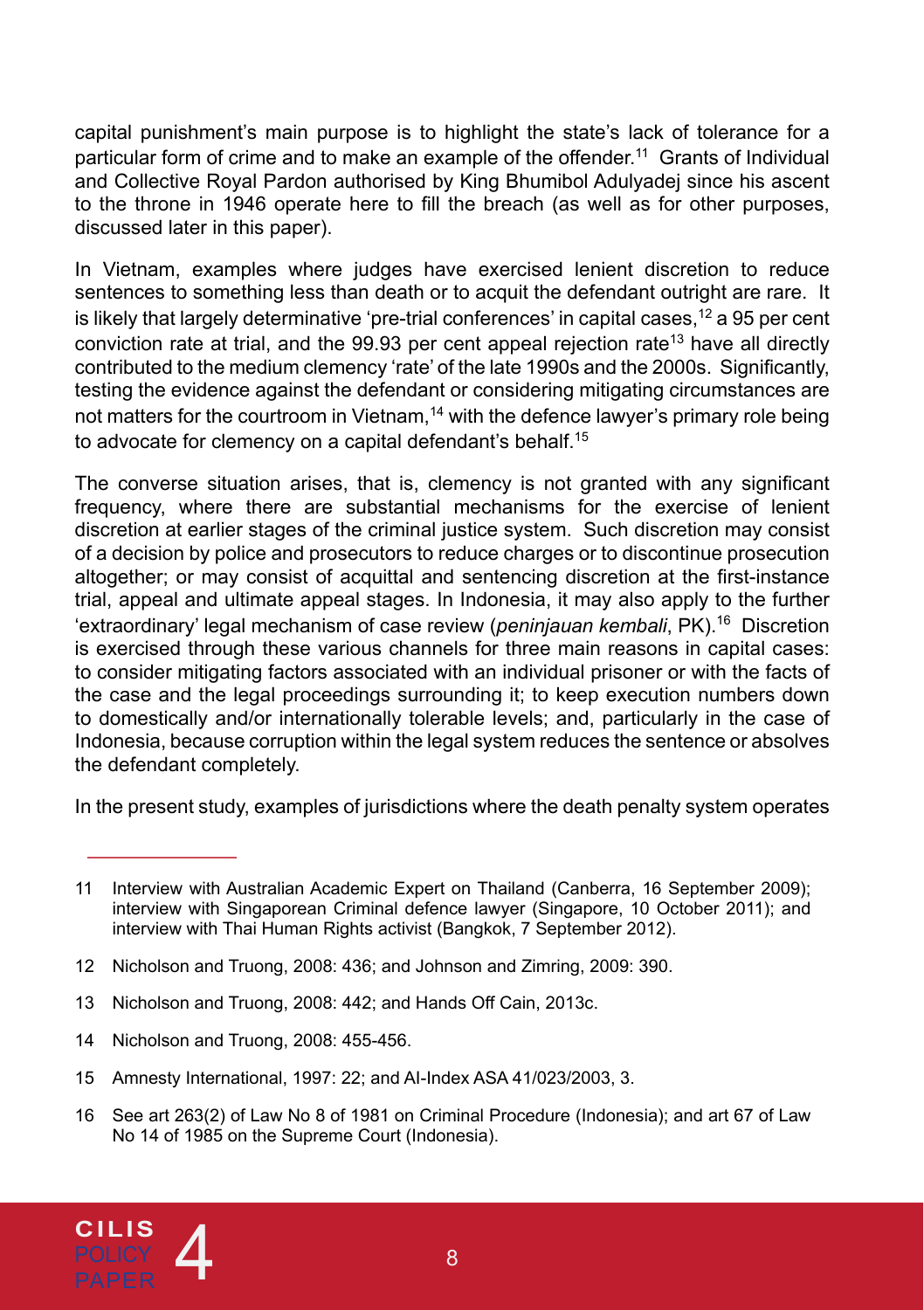in such a fashion are Singapore (prosecutorial discretion); Malaysia (both judicial and prosecutorial discretion); and Indonesia (judicial and prosecutorial discretion, with the exception of the PKI cases, referred to above). Here, the practical effect of discretion exercised at earlier stages is that by the time the case reaches the head of state or other government decision-maker for clemency, all relevant mitigating factors have already been considered. Accordingly, very few case-related arguments remain to stop the execution proceeding. The fact that relevant mitigating factors have already been considered is often communicated in a practical sense by the constitutional and legislative provisions mandating that advice to the final decision-maker on clemency is provided by the Attorney-General (public prosecutor) in Singapore and Malaysia,<sup>17</sup> and regional and national prosecutors in Indonesia, together with the Supreme Court's criminal chambers.<sup>18</sup>

## **2. Clemency and Political Power**

Within this second conception of clemency, the power to spare a condemned prisoner's life is frequently used - or sidelined - in circumstances where it has a substantial positive or adverse effect on the political power, prestige or popularity of the head of state or other relevant clemency decision-maker. Based on the data collected from the five jurisdictions, clemency is granted in significant numbers where the figure publicly perceived as bearing the political responsibility for the decision to grant clemency or pardon is not elected by popular vote. Here, clemency is used in conjunction with capital punishment as a strategy to be seen to rule by benevolence, or as a demonstration of power over life and death, so as to gain authority over domestic constituents by state terror and fear.<sup>19</sup> Likewise, the selective or wholesale granting of clemency to foreign nationals (or to locals in response to significant foreign pressure) is a means of gaining greater international legitimacy, notwithstanding a government's authoritarian characteristics in the domestic setting.20

The most pertinent examples within Southeast Asia are the long-established and religiously-influenced traditions relating to the exercise of the power to pardon by Thailand's King Bhumibol and Malaysia's nine Islamic Hereditary Rulers, all of whom



<sup>17</sup> Constitution of Singapore 1965, art 22P(2); Talib, 1989: 64; and Lee, 2006: 472.

<sup>18</sup> Article 14(2) of the Constitution of Indonesia 1945; art 8 of Law No 3 of 1950 on Clemency (Indonesia); Amnesty International, 1985a; arts 4(1), 10, 11 of Law No 22 of 2002 on Clemency (Indonesia); Elda, 2009: 89; and interview with Australian Academic Expert on Indonesia (Telephone interview, 30 January 2013).

<sup>19</sup> For theoretical background see Strange, 1996: 7; and Botsman, 2007: 49. This was confirmed in my interview with American Academic Expert on Capital Punishment (Hong Kong, 7 November 2011).

<sup>20</sup> See Neumayer, 2008: 242; and Johnson and Zimring, 2009: 318, 334.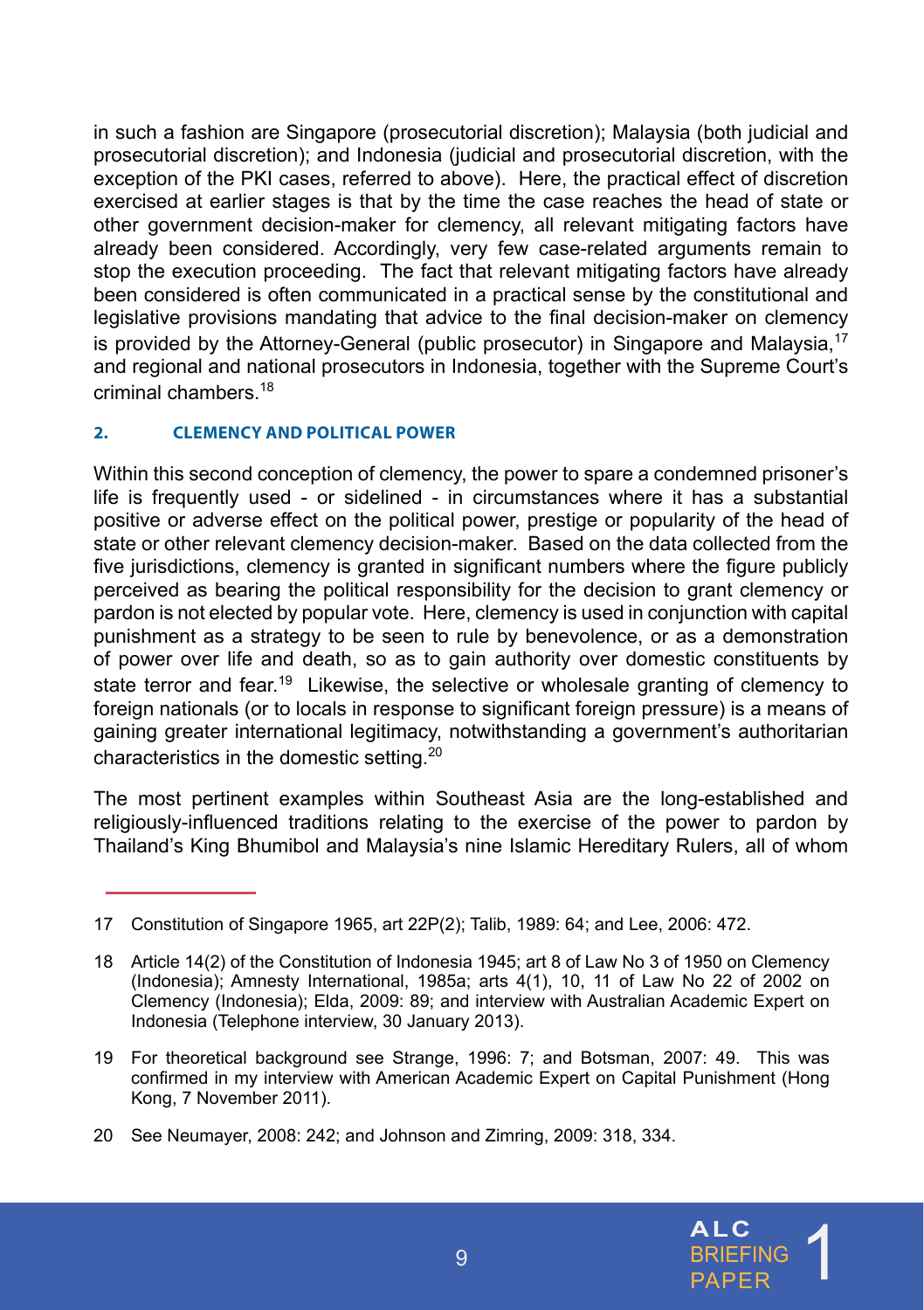receive multiple recommendations on each clemency petition as part of the scheme of constitutional monarchy, yet retain the absolute discretion to grant or withhold pardon as they see fit (and do sometimes exercise this discretion).<sup>21</sup> The exercise of royal prerogative in these cases concurrently achieves the goals of portraying the traditional ruler as religiously pious (especially for the Thai king's actions, typically seen as reflecting the Buddhist Law of Kingship, or Dhamma);<sup>22</sup> as taking a close interest in the welfare of his constituents; and as maintaining good relations with abolitionist nations. It generally helps maintain the relevance and popularity of the monarchy as an institution within a constitutional scheme where elected politicians alone determine state policy (and, in the case of Malaysia's Hereditary Rulers, have actively sought to restrict the independent exercise of roval prerogative powers).<sup>23</sup>

Indonesia during the period of President Soeharto's autocratic rule also appears to fit this paradigm, with clemency for the accused PKI prisoners in the early 1980s being granted with the primary aim of easing international pressure on the regime, following foreign criticism over widespread human rights abuses.24 President Habibie's revocation of death and prison sentences imposed on numerous political prisoners in 1998 and 1999 followed similar reasoning, and was also a response to a need to maintain domestic support for steps taken towards democratisation.<sup>25</sup> For these two Indonesian leaders, neither of whom attained power through free elections, clemency grants awarded to political prisoners added to their international and domestic legitimacy.

Likewise, in contemporary Vietnam, the unelected and authoritarian socialist government has taken a number of liberalising steps in relation to its death penalty laws and practices in recent years. Examples of reforms seemingly made in order to portray a more 'human' face to the outside world include:

• the two-stage reduction of death-eligible crimes from 44 in 1999 to 21 since



<sup>21</sup> The Nation, 2001; interview with Thai Law Professor (Bangkok, 14 September 2012); interview with Thailand's Department of Corrections Staff (Bangkok, 24 September 2012); Addruse, 1986: 2; Talib, 1989: 39; and Faruqi, 2008.

<sup>22</sup> See Chotibal, 1990; Anand, 1996: 2; Handley, 2006: 434; and van Oosten, 2008: 258.

<sup>23</sup> See Richardson, 1992; Constitution (Amendment) Act 1994 (Malaysia); and Kershaw, 2001: 160.

<sup>24</sup> TAPOL, 1995: 2; interview with London-based Indonesian Human Rights activist (London, 22 August 2011); and interview with senior Indonesian Human Rights lawyer (Jakarta, 11 April 2013).

<sup>25</sup> Antara, 1999; interview with senior Indonesian Human Rights lawyer (Jakarta, 11 April 2013).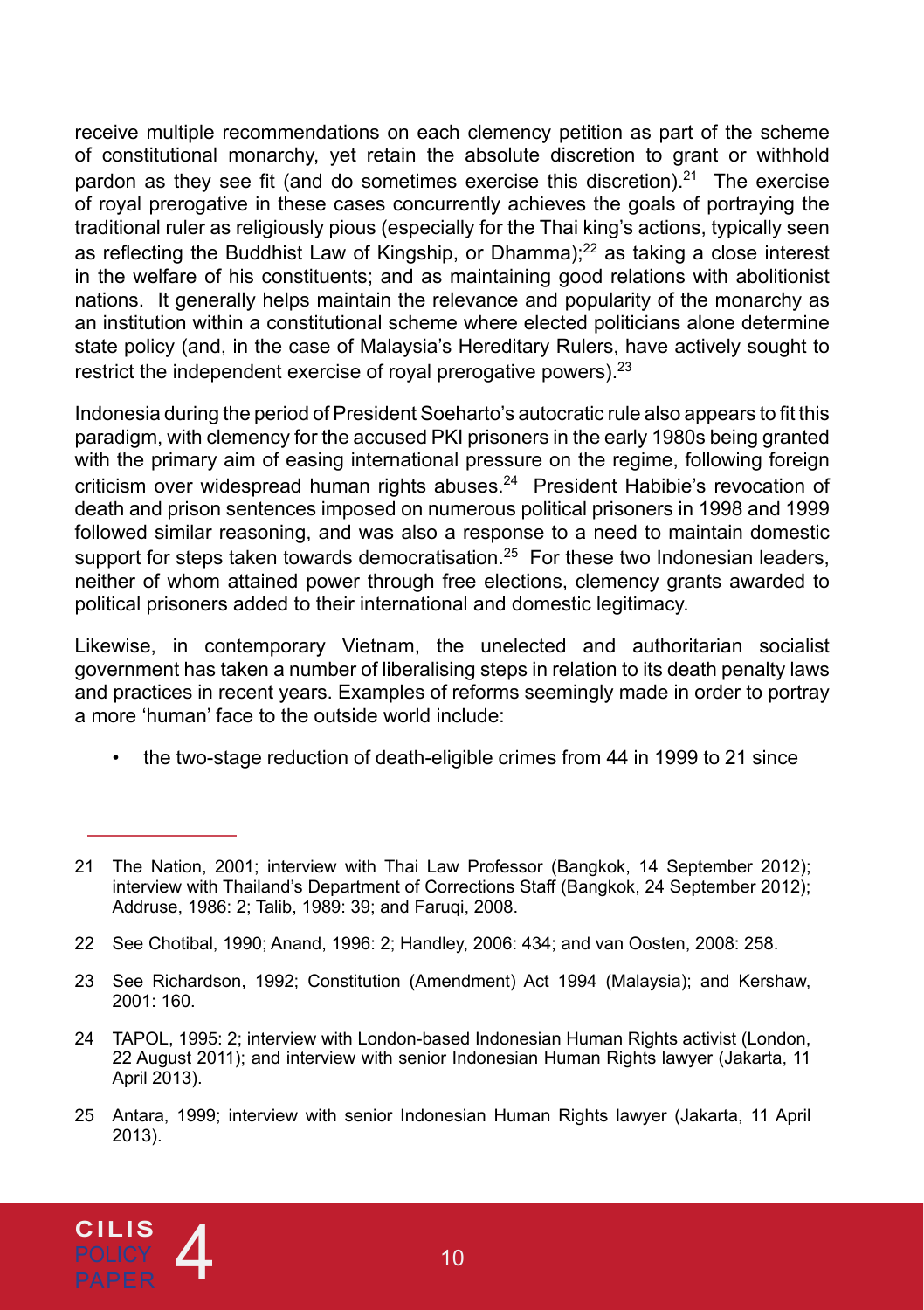2010;26

- abstention at the UN General Assembly's vote on a death penalty moratorium from 2007 to 2012;
- banning executions for young mothers and juveniles;<sup>27</sup> and, most significantly here
- the granting of clemency to nearly all Western prisoners sentenced to death, together with a number of different prisoners from Asian nations (although a few Asian prisoners have been executed since the mid-1990s).<sup>28</sup>

An influential practical feature of clemency granted to enhance political power and prestige is that, regardless of the relative merits of each individual prisoner, such grants are often awarded in aggregate form. Relevant examples include the regular issuing of Collective Royal Pardons in Thailand (which sometimes empties death row entirely); Soeharto's and Habibie's pardons of Indonesian political prisoners en-masse; the Vietnamese State President announcing several clemency grants (but also several rejections) simultaneously; and, finally, the results of Malaysian Pardons Board meetings (although the explanation in this jurisdiction may be more to do with the long intervals between sittings, rather than a desire to maximise the political impact of clemency by making multiple grants). Importantly, given the infrequency with which clemency and pardons are normally granted in most retentionist jurisdictions, any grants made on a collective basis will often skew the available statistics, dominating accumulated clemency totals (in this case, since 1975), and therefore having a significant and disproportionate influence on the historical clemency 'rate'.<sup>29</sup>

Conversely, the results of this study suggest that clemency does not exist on a widespread

- 27 Babcock, 2013. The death penalty was first banned for 14-15 year old offenders, and subsequently for 16-17 year olds, pursuant to art 74(1) of the Penal Code 1999.
- 28 See note 33, below.
- 29 Note here the compelling example of Illinois Governor George Ryan, whose emptying of his state's entire death row in 2003 had a major impact on historical death penalty clemency rates across the United States. Between 1977 and 2008 there were 1136 executions carried out in the United States, and 244 prisoners granted clemency for humanitarian reasons (that is, excluding clemency granted only in order to avoid a re-trial or for other procedural reasons, see Acker, 2010: 186), resulting in a clemency 'rate' of approximately 18 per cent. However, if the 167 death sentences commuted by Governor George Ryan in his single 2003 executive decree are removed from these statistics, the national clemency percentage drops to approximately seven per cent. See Death Penalty Information Center, 2013.



<sup>26</sup> Hands off Cain, 2013c.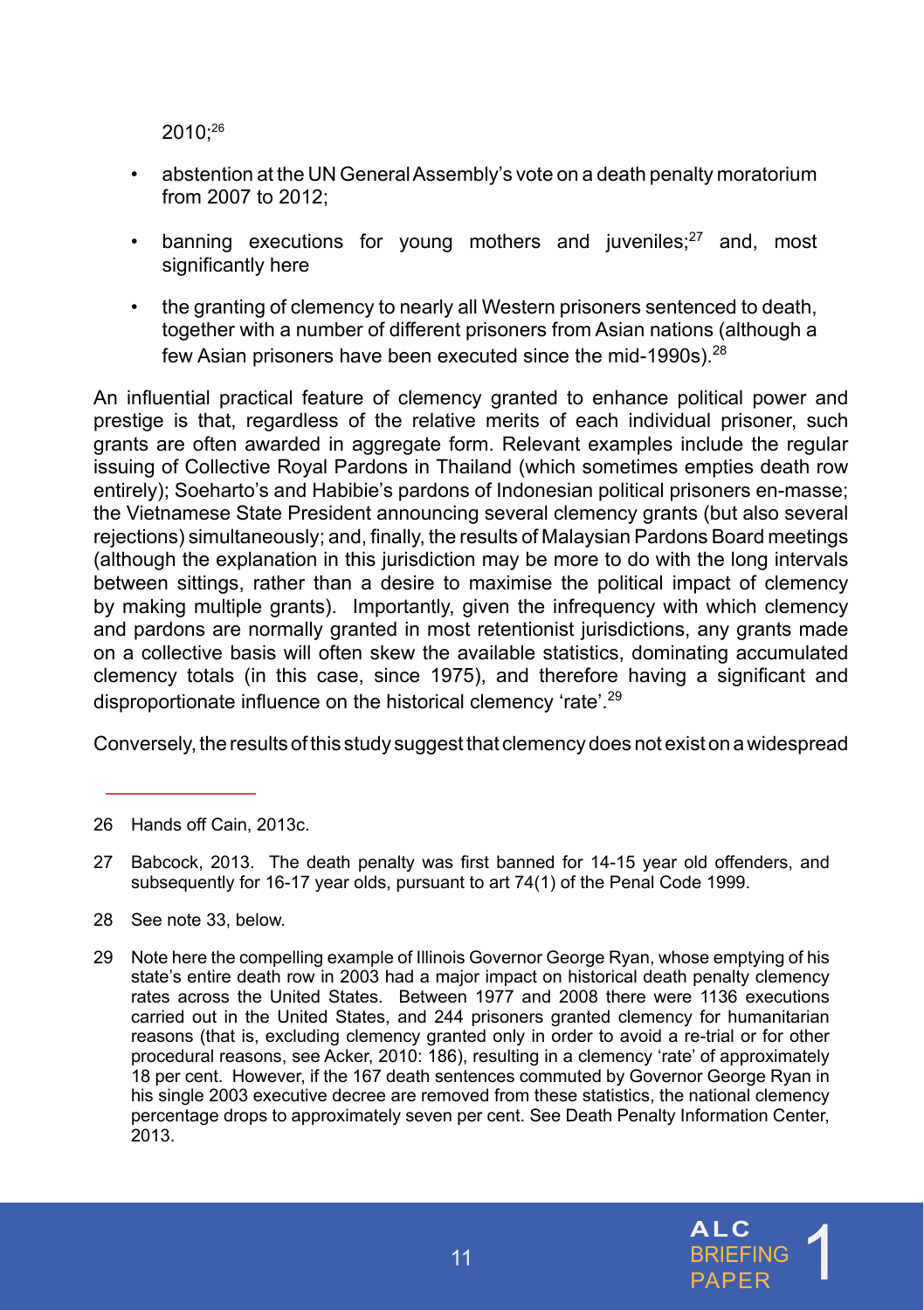basis where a popularly elected clemency decision-maker's criminal justice policy extends to the promotion of the rule of law or the strengthening of legal enforcement efforts. Here, granting clemency (at least where reported publicly) constitutes a significant political liability, rather than being of political benefit (as was the case for autocratic regimes). Relevant examples within the present study are the People's Action Party Cabinet in Singapore (during the entire period of study); the Mahathir-led government in Malaysia during the period 1983 to 1994;<sup>30</sup> and the administrations of Indonesia's three *Reformasi*-era presidents from October 1999 onwards: Abdurrahman Wahid, Megawati Sukarnoputri and Susilo Bambang Yudhoyono.

Clemency has been reduced to extremely low levels in these three jurisdictions where the elected political leaders (who are also the clemency decision-makers), have considered it valuable to give priority to the 'rule of law' in the criminal justice system, and to treat cases as impartially as possible, with the courts alone ruling on alleged unfair applications of the law. In practical terms, this has meant (at least at the clemency phase) a purportedly 'even-handed' upholding of the death sentence for women and men, the rich and poor, the very young and very old, and foreign nationals as against locals.31 Moreover, when clemency petitions are considered, they are considered strictly on an individual basis, unlike the collective grants described above.

One of the most visible and controversial effects of this emphasis on 'rule of law', and of uncompromising deterrence in drug cases, comes in relation to foreign nationals on death row. Within the jurisdictions where 'rule of law' rhetoric has been stringently applied in relation to criminal justice, and particularly in drug trafficking cases (Singapore since 1975, Malaysia from 1983 to 1994, Indonesia since 1999), it is significant that clemency has not been awarded in a single known case of a foreign national facing death following international pressure.<sup>32</sup>

- 31 However, intervention by prosecutors, which is far less visible publicly, is a separate issue, and is discussed below.
- 32 A major exception to this occurred in October 2012, when it was announced that Indonesian President Yudhoyono had granted clemency to four drug traffickers sentenced to death during his term in office, a group that included a Nepalese national (Kontras, 2010; and Saragih, 2012). The second possible exception here may have been the clemency grants accorded to a number of Indonesian migrant workers sentenced to death in Malaysia in the 1990s, although the various sources suggesting the existence of these grants do not provide specific names or dates (see Amnesty International, 1997: 13; Perry, 2009; Osman, 2010; and Riza and Kurniawan, 2010). The fact remains, however, that no Westerner has



<sup>30</sup> Although the Malay Hereditary Rulers, Governors, and the Malaysian King (*Yang di-Pertuan Agong*) have the final say on clemency in Malaysia, the UMNO-led government is able to make strong recommendations to sway these ultimate decision-makers through the presence on the Pardons Boards of the Federal Attorney-General (or his delegate), the local Chief Minister and perhaps even politically sympathetic lay members (see art 42 of the Constitution of Malaysia 1963).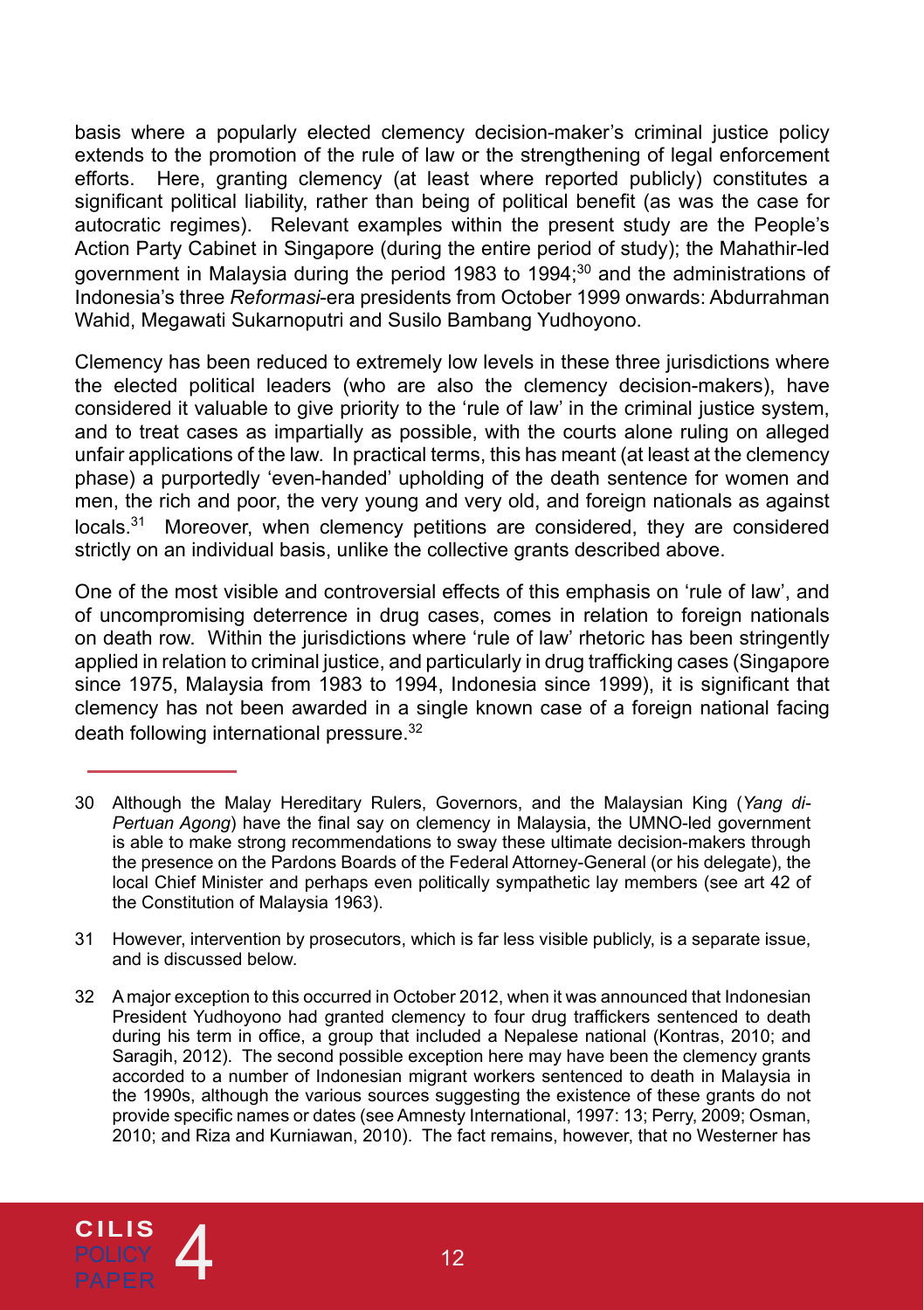Preferential treatment at the investigatory or prosecutorial phase is a different matter entirely, as the exercise of lenient discretion by police or prosecutors is not nearly as publicly visible and therefore does not compromise the political imperative to be seen as administering capital punishment in an even-handed manner. In contrast, in known cases in Vietnam since the mid-1990s,  $33$  in Thailand since 1975, and in Malaysia from 1975 to 1982, and again since 1995, the clemency appeals of numerous foreign nationals (particularly those receiving backing from the highest levels of their own governments) have been approved. In Indonesia's case, it is unclear how many capital clemency requests relating to foreign nationals ever reached President Soeharto for consideration, but there is conclusive evidence that only one foreign national (a Malaysian) was executed during the entire period 1975 to 1999.<sup>34</sup> compared with seven (non-Western) foreign nationals during the Reformasi period, the latest in November 2013.<sup>35</sup>

## **3. Clemency and Time Spent on Death Row**

The third and final conception of clemency that the Southeast Asian data appear to support is clemency as a response to excessive time spent on death row. Based on my observations of death penalty practice in Malaysia, Thailand, Soeharto-era Indonesia and possibly also Reformasi-era Indonesia, clemency can be granted in significant proportions if loopholes in the precise legal procedures for clemency operate to frustrate the executive government's desire to increase the processing pace, and volume of, executions.

Within these three jurisdictions, the languid pace of investigations, trials, judicial appeals and clemency proceedings can often exceed 10 years, and sometimes more than 20 years. When the length of time an offender spends in prison on remand while judicial appeals are on foot and on death row begins to be measured in decades rather

ever had his or her death sentence commuted within those jurisdictions during the periods mentioned above.

- 33 Only one Western citizen has been executed in Vietnam since 1975, a Vietnamese-Canadian woman, Nguyen Thi Hiep, in 2000, for trafficking five kilograms of heroin, (McGregor, 2004; and Asia Death Penalty Blog, 2008). In contrast, various Asian prisoners have been executed in Vietnam since 1995, however Cambodian, Laotian and Thai prisoners have also had their sentences commuted at the same time that other Vietnamese prisoners had their clemency petitions rejected (Agence France Presse, 1997; and Hands Off Cain, 2013c). In these cases, it appears that diplomatic appeals from foreign governments and multinational corporations operating in Vietnam, or the prisoner providing evidence to break up a drug-trafficking network and secure the conviction of accomplices, were the relevant factors taken into account by the Vietnamese leadership.
- 34 Imparsial, 2010: 119-131; and Kontras, 2010.
- 35 Imparsial, 2010: 167; Human Rights Watch, 2013; and Cristianson, 2013.

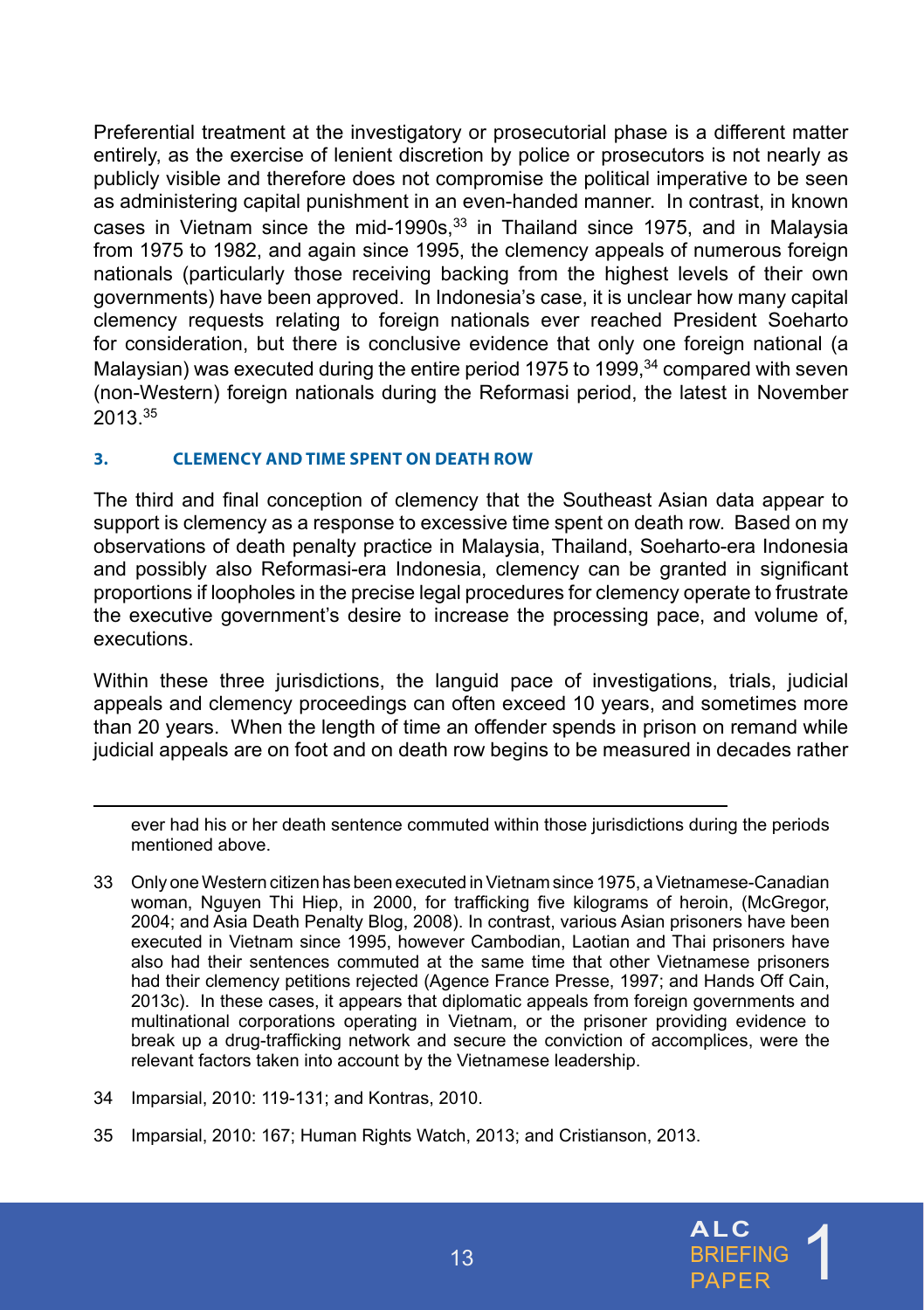than in years, it becomes less likely that an executive decision-maker will authorise an execution, and execution in these circumstances can even come to be perceived as unconscionable.

The one exception here has been the case of Soeharto-era Indonesia, where the executions of accused PKI coup-plotters and associates were halted in the late 1960s due to pressure from foreign governments and NGOs, only to be resumed in 1985, with the justification that it would demonstrate to the Indonesian public the latent danger of communism.36 Additionally, in a number of murder and Islamic subversion cases during Soeharto's rule there were executions conducted around 15 years after the firstinstance death sentence was pronounced.37

However, in other Indonesian cases and in cases in neighbouring jurisdictions, death sentences have been commuted to a term of imprisonment, or prisoners released outright after serving their 'punishment' on death row for a long period. These commutations have been achieved through established official procedures such as Malaysia's Pardons Boards or Thailand's system of Individual Royal Pardons, in addition to the unofficial remissions procedure that several commentators have identified as existing during New Order Indonesia (and perhaps also during the Reformasi era).<sup>38</sup> While it is unclear on the face of it whether the length of time spent on death row can be considered a causative factor for clemency, or a factor caused by general political ambivalence over the death penalty (which could also lead to frequent grants of clemency), clues may be found in the reasons why prisoners have spent as long as 20-30 years with an indeterminate fate. In many cases, the causes are procedural (or, at worst, highly negligent), rather than political and deliberate.

Various legal and political mechanisms have frustrated the desire to carry out executions more quickly in each of the three relevant jurisdictions. In Malaysia, the slow pace of judicial appeals, together with infrequent sittings of the Pardons Boards in a number of states, have left prisoners waiting for a response to their appeals for between 10 and 25 years. In Thailand, the slow judicial appeal process, combined with the bureaucratic clemency appeal process for Individual Royal Pardons (exacerbated by the ill health of King Bhumibol in the 2000s), have resulted in long and indeterminate stays in detention for many prisoners. This is particularly true for those barred from consideration for Collective Royal Pardon because of their behaviour in prison, or because they were sentenced for a crime perceived as particularly serious at the time and thus excluded from the scope of such pardons. In both Malaysia and Thailand there is evidence



<sup>36</sup> TAPOL, 1980: 2-3; and Murray, 1991: 19.

<sup>37</sup> Amnesty International, 1988: 3; Glasius, 1999: 93; Bampton, 2006: 7; and Afrida, 2012.

<sup>38</sup> Amnesty International, 1987a; Amnesty International, 1987b; and Amnesty International, 1988: 3, 5.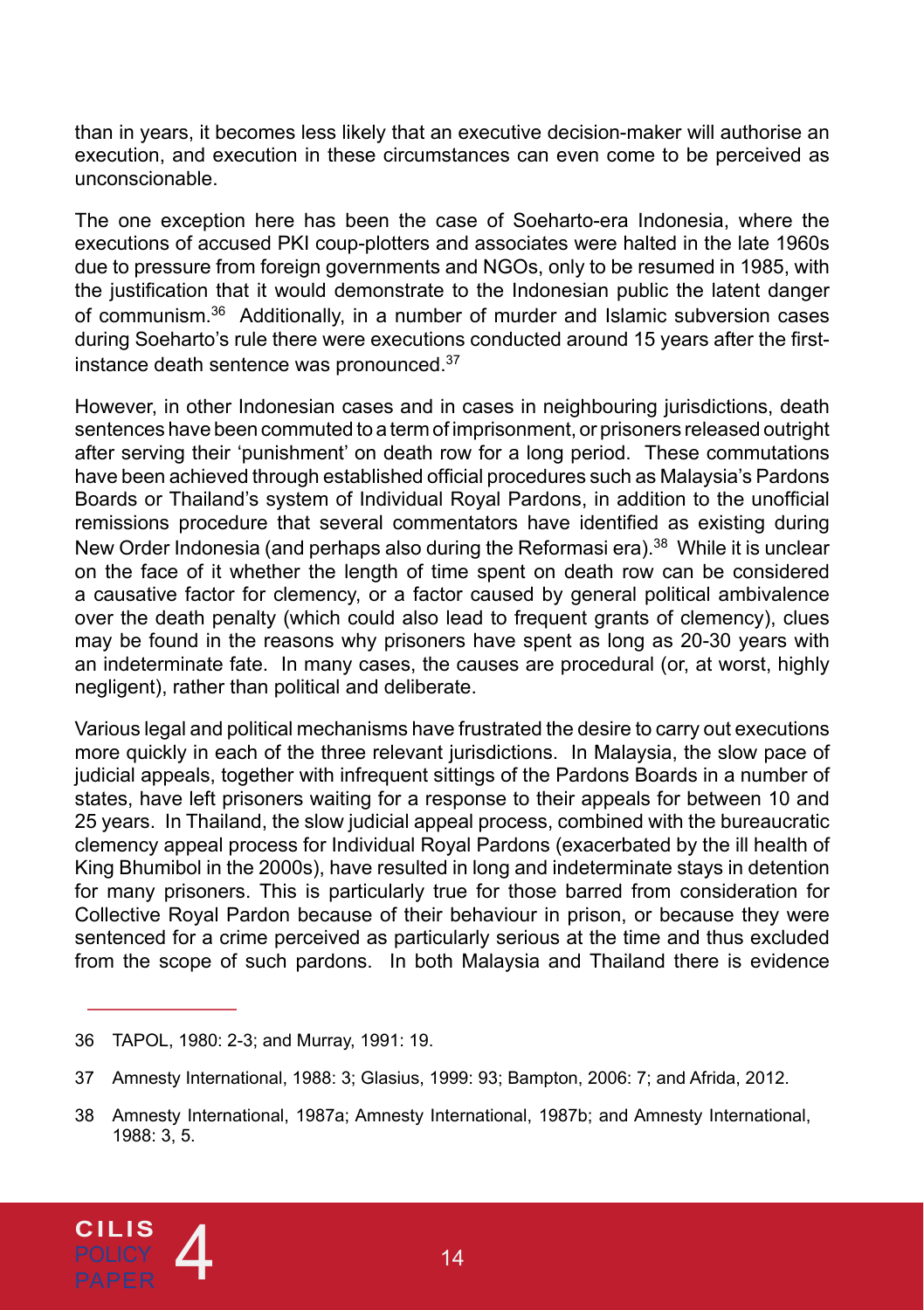to suggest that prisoners have been granted clemency on an individual basis after relevant executive decision-makers considered their one or two decades spent on death row sufficient 'punishment' for their crime.

In Indonesia, loopholes in the 1950 and 2002 Clemency Laws allowed indefinite time for the preparation of a clemency petition (in the former Law) and likewise for a second petition (in the latter Law).<sup>39</sup> Significantly, a number of the PKI prisoners, like defendants in unspecified murder cases, have used these provisions to delay execution for as long as possible, rather than risk having their ultimate clemency appeal rejected. The decades these prisoners spent on death row, and the decline in political importance of their cases over time, were most likely considered through an unofficial prisons remission policy. This was true also in the case of President Habibie's release of political prisoners during 1998 and 1999.

Practically, the longer that procedural complications extend a prisoner's stay on death row, the greater the opportunity for the prisoner to demonstrate attributes making him or her worthy of commutation of sentence and eventual release. Demonstrated rehabilitation, religious piety and remorse may be the most obvious examples, yet less visible factors, such as assistance with ongoing police investigations, psychiatric or terminal illness, old age, family illness, the outright bribery of officials, and (as we saw in the Indonesian example) an eventual change to a more liberal regime,  $40$  are also factors created by the passing of time that can greatly improve a prisoner's chances of clemency.

In Singapore, however, the available data point to precisely the opposite conclusion, and in Vietnam the authorities have never publicly justified grants of clemency on the basis of time spent on death row. In Singapore, the maximal efficiency of the death penalty machinery<sup>41</sup> means clemency petitions have generally only been considered by the Cabinet on the basis of retributive principles. Historically, the time required for the advent of time-based mitigatory concerns has simply not existed before execution. Incountry interview sources generally suggested that the total time a prisoner spends in detention in Singapore - from arrest through to execution - seldom exceeds two years.<sup>42</sup> In Vietnam, a 2003 Amnesty International report suggested the range of time spent

<sup>42</sup> Ravi, 2005: 78; Anandan, 2009: 162; interview with Singaporean Criminal defence lawyer (Singapore, 10 October 2011); Johnson, 2013: 43; and Hands Off Cain, 2013b.



<sup>39</sup> See Law No 3 of 1950 on Clemency (Indonesia); and Law No 22 of 2002 on Clemency (Indonesia).

<sup>40</sup> See generally The Jakarta Post, 1998; and Schabas, 2004: 1086-87.

<sup>41</sup> Hor, 2004: 115; and Johnson, 2013: 43.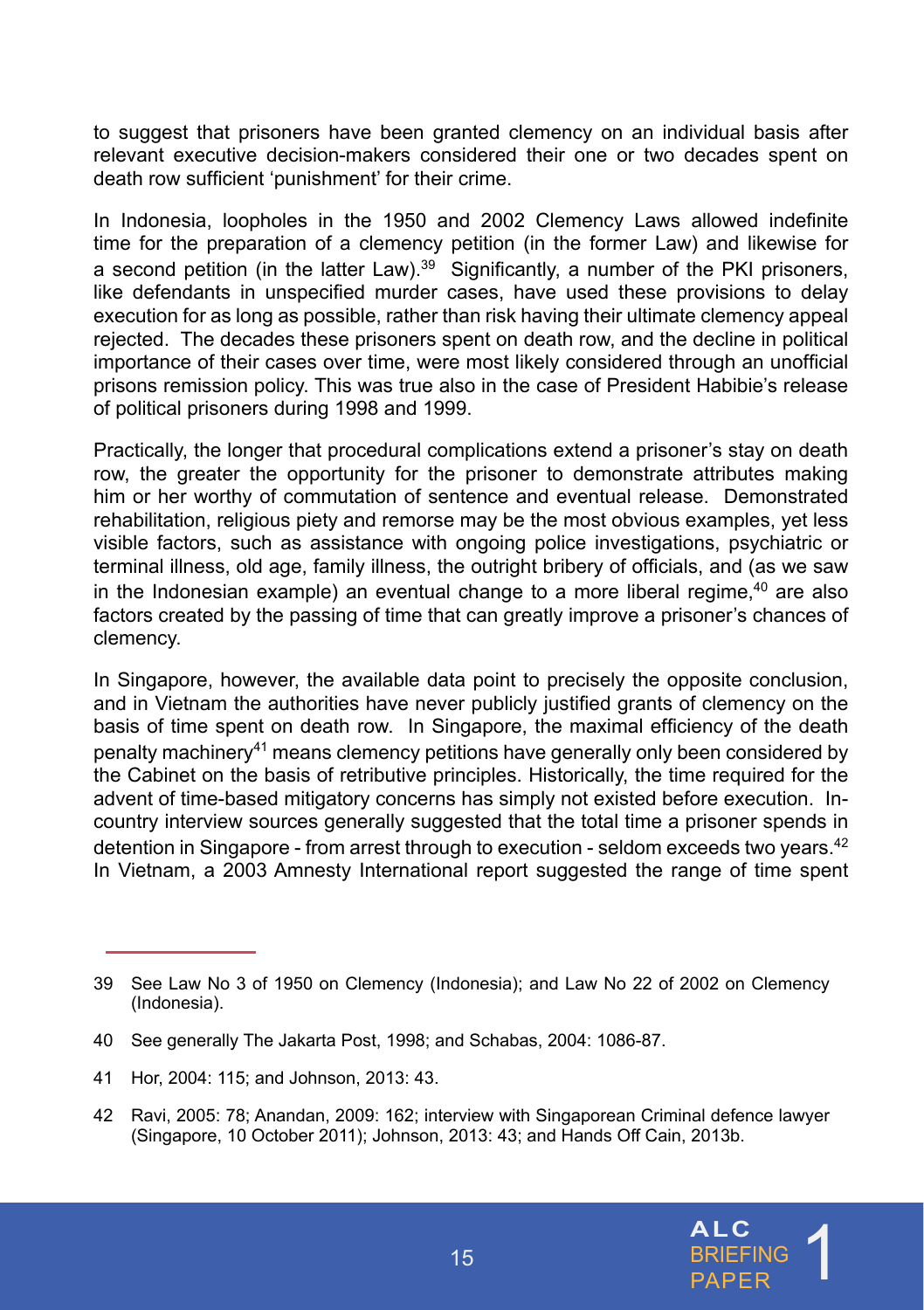incarcerated before execution is between five months and four vears.<sup>43</sup> Accordingly, my assumption is that the length of time spent in prison before either execution or clemency is the third major contributing factor explaining Southeast Asian clemency 'rates'

## **Fitting the Three Factors Together**

In future academic studies, it may be possible to test these hypotheses on a quantitative basis, however, it is possible to conduct a preliminary assessment of the model without engaging in a regression analysis. This can be done by means of a matrix of explanatory factors, similar to the 'method of difference' favoured by certain scholars in the comparative historical methods field.<sup>44</sup>

Considering the three potential explanatory factors together, it is apparent that the country whose criminal justice and political system supports clemency grants in none of these three forms (Singapore) has an extremely low overall clemency 'rate'. Conversely, the country where clemency performs all three functions, Thailand, has an extremely high clemency 'rate'. Finally, the three countries with 'medium' clemency rates over their modern history all demonstrate mixed results on the same tripartite test, although 'scoring' the three factors for Indonesia and Malaysia is more difficult, given significant policy changes over the period 1975 to 2009, and the unavailability of some relevant data in both cases.45 Likewise, Vietnam's statistics can only be compiled from the period 1997-2008, a more narrow timeframe than the other four jurisdictions, where partial statistics at least are available back as far as 1975.



<sup>43</sup> AI-Index ASA 41/023/2003: 9.

<sup>44</sup> See, for example, Skocpol and Somers, 2006: 206-207; and Anckar, 2007: 54.

<sup>45</sup> See notes 46-48, below.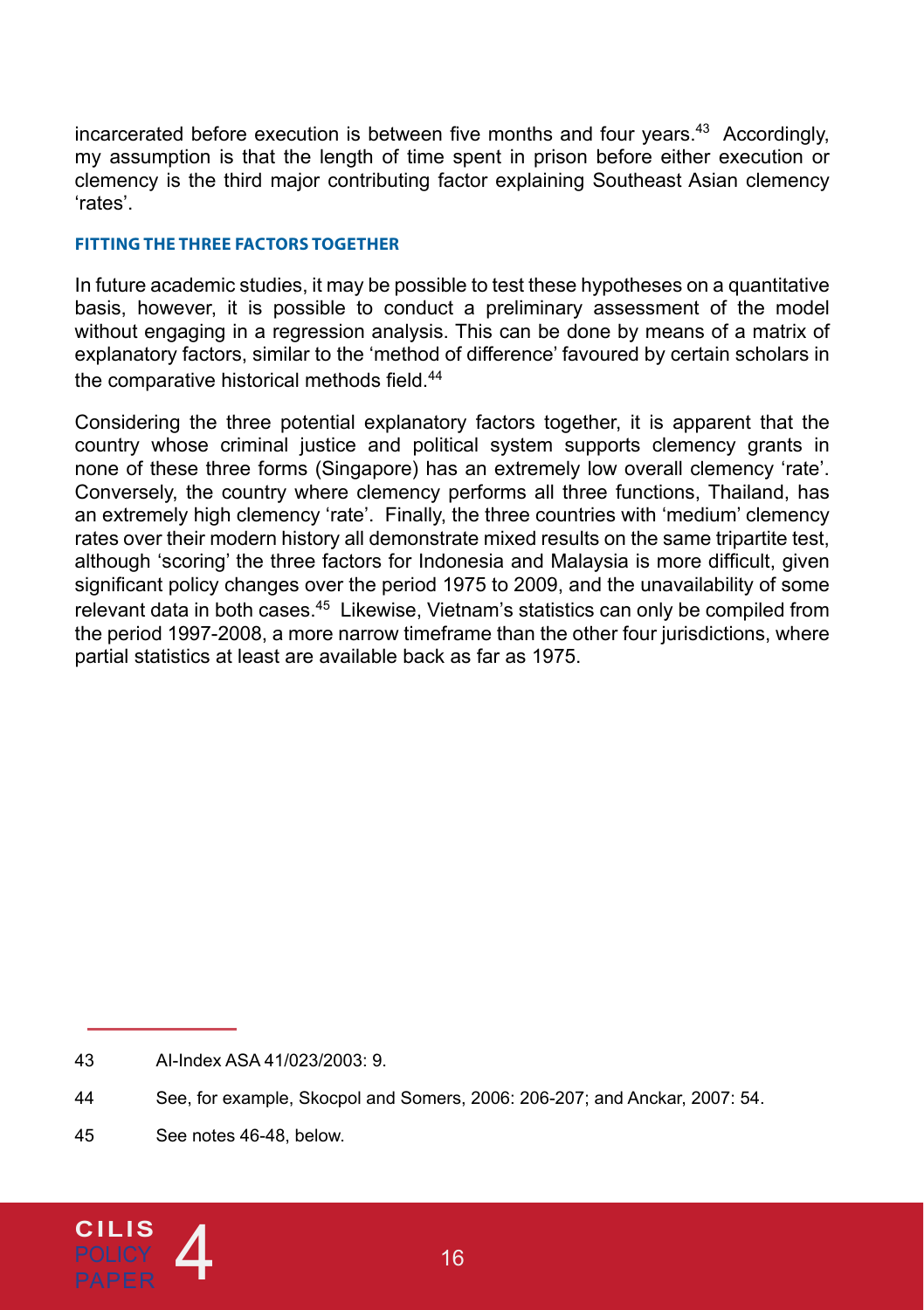| <b>Clemency</b><br><b>Function</b>      | <b>Singapore</b> | <b>Thailand</b>    | <b>Malaysia</b>         | Indonesia            | <b>Vietnam</b>      |
|-----------------------------------------|------------------|--------------------|-------------------------|----------------------|---------------------|
| Lenient<br><b>Discretion</b>            | X                |                    | X                       | and $X^*$<br>✓       | ✓                   |
| <b>Political</b><br><b>Power</b>        | X                | ✓                  | and<br>$X^{\star\star}$ | and<br>$X***$        |                     |
| Time on<br><b>Death Row</b>             | X                | $\checkmark$       | ✓                       | $2***$               | X                   |
| <b>Clemency</b><br>'Rate'<br>Indication | Rare             | Common             | Mixed                   | Mixed                | Mixed               |
| <b>Observed</b><br>Clemency<br>'Rate'   | Low<br>(1%)      | High<br>$(91-92%)$ | Medium<br>$(26-40%)$    | Medium<br>$(24-33%)$ | Medium<br>$(6-23%)$ |

## **Preliminary test of the three-factor model of clemency 'rates'**

Clemency performed the role of lenient discretion following the PKI trials but not in other cases, either under Soeharto or during the *Reformasi* period.

- Note the 1983-1994 conflict between the 'no mercy' policy for drug trafficking and the continued exercise of royal prerogative by the Hereditary Rulers and *Yang di-Pertuan Agong*.
- \*\*\* Clemency was granted to enhance political power under Soeharto, whereas the *Reformasi*  Presidents have preferred a more even-handed dispensing of justice at the clemency phase.
- \*\*\*\* This practice was likely during the Soeharto period, and entirely possible within the post-Soeharto period as part of an unofficial prisons 'remission' policy. The true incidence of 'unreported' clemency grants in Indonesia may never be known.

This model is far from perfect, and suffers the significant data shortcomings described earlier. Moreover, it is unclear whether or not equal or different weight should be given to each of the three potential explanatory factors in determining the final clemency 'rate'. However, bearing in mind these caveats, my three-factor model does a serviceable job of explaining the relative incidence of clemency, according to theoretically-relevant explanations, at least for the five Southeast Asian jurisdictions selected.

I observed earlier that care must be taken in attempting to automatically extrapolate the findings of this study to other parts of the retentionist world, assuming that the three explanatory findings have the potential to inform a 'global' theory of clemency rates. In time, quantitative testing may achieve this result. However, what my study has achieved is to shed light on a previously understudied phenomenon (clemency) in an understudied region of the world (Southeast Asia), at least so far as criminal justice is concerned. In the broader context of capital punishment studies, the data contained

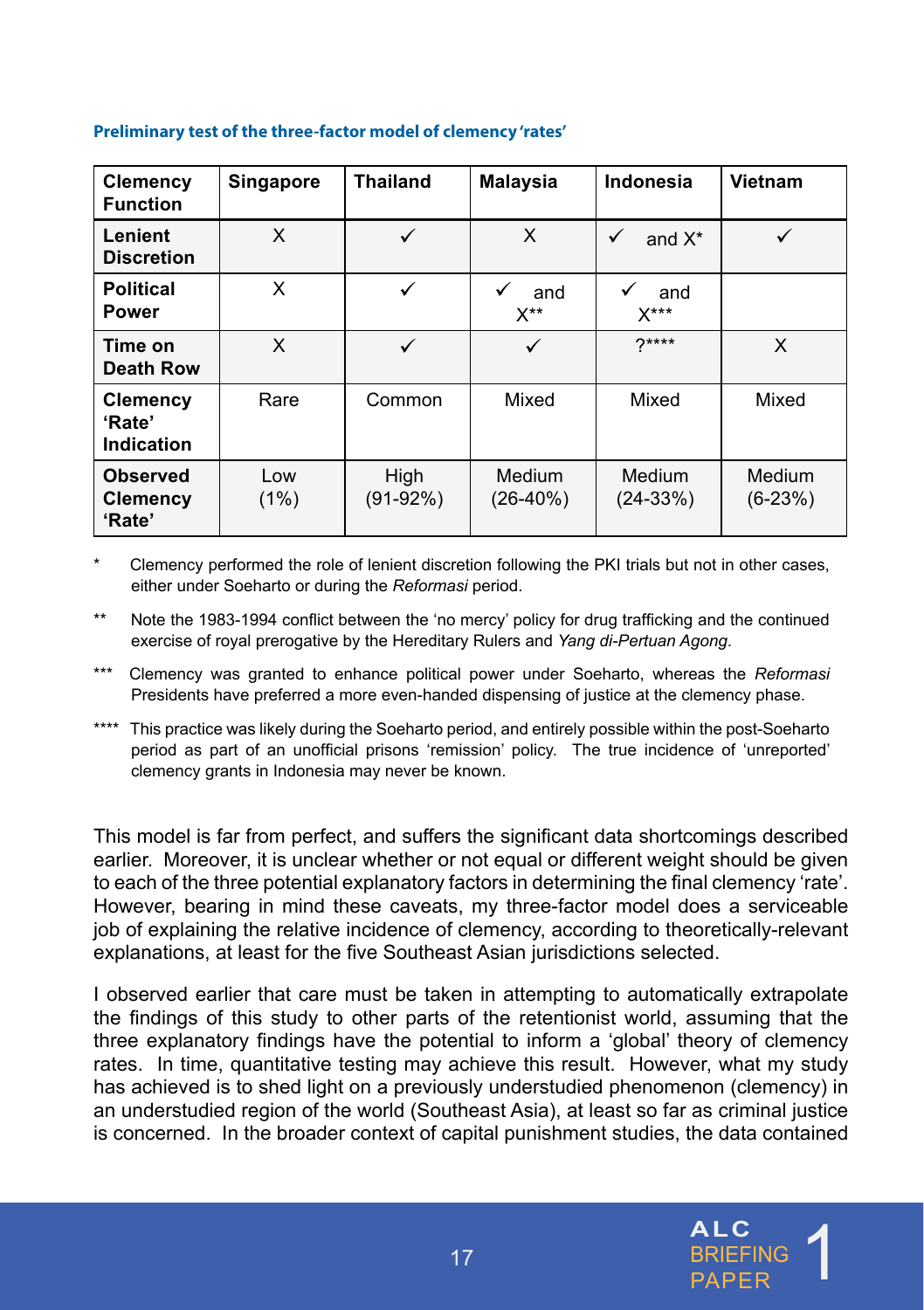in this study also go a small way to rectifying the dearth of academic studies on the operational similarities and differences of death penalty practice within retentionist jurisdictions (as opposed to studies contrasting retentionist with abolitionist states). Moreover, such evidence-based findings suggest key lessons for capital defence lawyers and policy makers, which I will now describe.

## **Policy Implications of the Model: Seeking Clemency for Capital Defendants in Southeast Asia**

Based on the three general explanations for clemency frequency in Southeast Asia outlined in this paper, three policy implications arise for capital defence lawyers, diplomatic staff and government policy-makers working in the area. Importantly, these recommendations are distinct from (and sometimes contradictory to) the campaigning strategies often employed to further the cause of outright constitutional or legislative abolition of the death penalty. The strategies I propose are instead part of an evidencebased response to the plight of current defendants facing the death penalty in Southeast Asia (and potentially elsewhere in the retentionist world).

#### **Clemency as lenient discretion**

I observed above that lenient discretion has been exercised at various points in retentionist criminal justice systems. This sometimes occurs earlier in the processing of a criminal case (that is, by police or prosecutors) and sometimes later, in the form of outright acquittals or sentence reductions on appeal (at the judicial phase). It can also be executed by the executive (at the clemency phase). Inverting this idea, we see that even in jurisdictions where comparatively little lenient discretion is exercised at the clemency phase (notably Singapore and democratic-era (1999-2013) Indonesia, which have clemency 'rates' of one per cent and 15-16 per cent, respectively), leniency for capital prisoners is still commonly shown by the authorities at earlier, and perhaps less visible, phases of the process. Accordingly, there are opportunities to avoid a death sentence by adopting appropriate strategies at earlier phases.

In Southeast Asia it is notable that high-profile legal counsel are often only sought or appointed as a case proceeds towards execution, and likewise diplomatic representations are often only made with any real force during the clemency phase. The results of my study suggest, **first**, that a more effective strategy would involve the appointment of effective counsel at the earliest possible phase (that is, after consular notification of arrest). **Second**, notwithstanding the diplomatic protocol against interference in the justice system of another sovereign nation, representations for leniency made by foreign governments (and also by defence lawyers) are also likely to be far more effective when carried out before charges are laid by prosecutors. **Third**, defendants facing the death penalty abroad, and their families, should be aware that bribery of public officials (where this is attempted as a means of escaping the death sentence despite the obvious serious ethical and legal issues it raises) will be more effective if attempted before the case reaches trial.

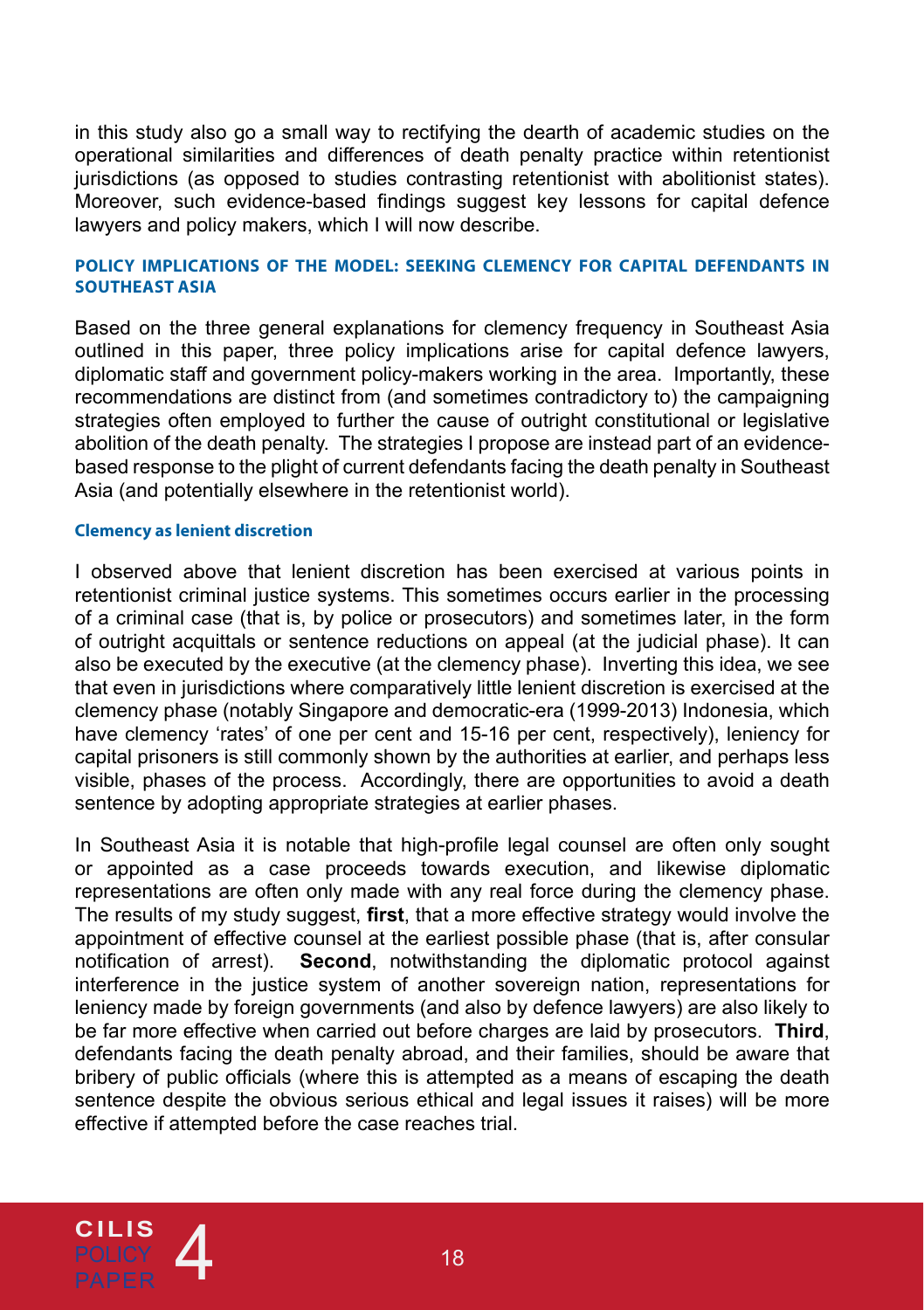Pertinent examples of discretion exercised at earlier phases consist of Singapore's '14.99' drug charges and findings of culpable homicide instead of murder;<sup>46</sup> Malaysia's recent acquittal rate of 50-60 per cent in capital drug cases; $47$  and Indonesia's high level of corruption at the investigatory and prosecutorial phase.<sup>48</sup> Naturally, in these countries the most effective defence strategy is not to let a death sentence reach the clemency phase in the first place. Given that prosecutors and judges have significant legal and constitutional roles in providing advice to final clemency decision-makers in Singapore, Malaysia and Indonesia,<sup>49</sup> it is far better to intervene and fight the case before charges are confirmed or an initial conviction is recorded.

#### **Clemency as political power**

Here, the results of my study suggest that diplomatic representations, calling for clemency on the grounds of maintaining good bilateral relations with an abolitionist country, are most effective when (a) they involve support from the highest levels of the foreign prisoner's government; and (b) are directed at authoritarian or unelected decision-makers on clemency. Pertinent examples here - where foreigners have been granted clemency by the relevant decision-maker with regularity - include rulings by the King of Thailand, the Malay Rulers and the President of Vietnam.

On the other hand, where elected decision-makers make clemency decisions (the President of Indonesia, for example, and the Singaporean Cabinet, who make the clemency decision for the Singaporean President), $50$  only retributive or redemptive

- 47 Interview with Singaporean Human Rights lawyer (Singapore, 18 October 2011); and interview with Former Malaysian Federal Court Judge (Kuala Lumpur, 1 December 2011).
- 48 See Langit, 2004; Fidrus, 2006; Michelmore, 2008; Lynch, 2009: 558; and Hands Off Cain, 2013a.
- 49 See notes 17-18 and associated text, above.
- 50 See Associated Press Newswires and *Yong Vui Kong v Attorney-General* [2011] 1 SLR 1, [177], [180].



<sup>46</sup> Over the past few years a notable trend in Singapore's death penalty practice has been the appearance of the so-called '14.99' charge, whereby the level of drugs that a courier is caught trafficking is artificially reduced by the prosecutor to a level fractionally below that required to invoke the mandatory death penalty (for example, 15 grams of heroin, 30 grams of cocaine, 500 grams of marijuana). Moreover, in cases where mandatory death penalty murder could be proved relatively easily, the perpetrator is sometimes charged instead with culpable homicide, equivalent to manslaughter under Singaporean law. A key interview source observed that it had become more common for charges to be reduced by the Attorney-General (public prosecutor) from around 1992 (interview with Singaporean criminal defence lawyer, Singapore (10 October 2011)). It may or may not be a coincidence that the last time a drug trafficker was granted clemency in Singapore was in 1992, see Associated Press Newswires, 2005.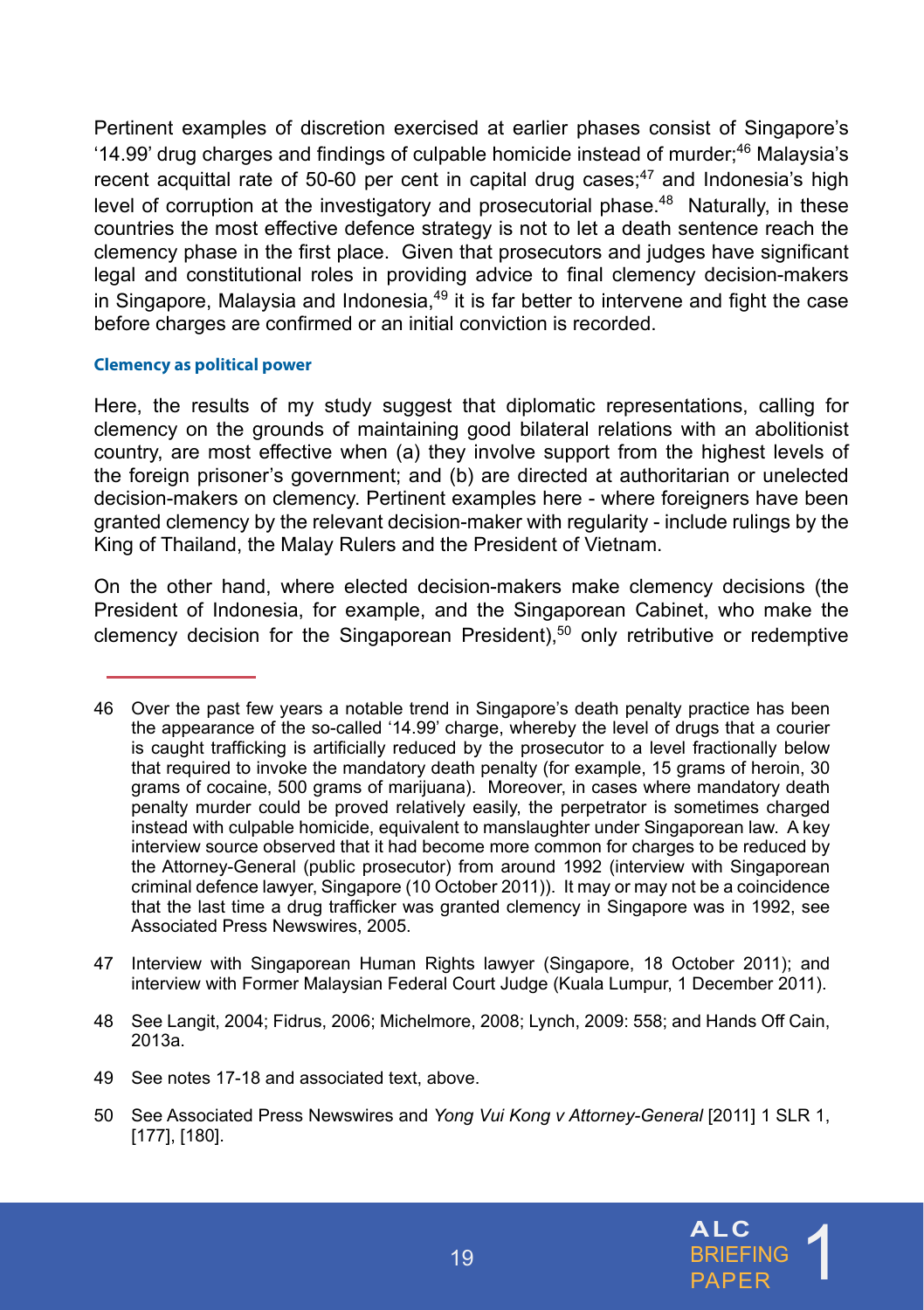arguments for clemency have been accepted, and the governments involved have strongly emphasised that foreigners are to be treated equally to locals. By the time the case has proceeded to the clemency phase, securing clemency in the absence of any compelling case-based or individual mitigating factors will prove extremely difficult. The remaining litigation tactic here is one of delay, as I now explain.

#### **Clemency for time on death row**

With regard to the 'time on death row' limb of my research, my research suggests that extending the length of time a prisoner spends on death row will enable a variety of time-based justifications for clemency to emerge. As mentioned, these typically consist of rehabilitation, remorse and religious piety, whereas less-obvious mitigating circumstances also arise with the passing of time: old age, the 'death row syndrome',  $51$ the ability to assist police with their ongoing investigations, terminal or family illness, and – rightly or wrongly - the opportunity for bribery. Finally, the political significance of, and public indignation regarding, particular death penalty cases will fade over time, removing often-cited barriers to clemency grants.

Here, defence tactics such as legal challenges (preferably, right from the very beginning of the case) and temporary delays to execution, even if these do not have much chance of permanent legal success (in the sense of overturning the conviction or reducing the death sentence to a non-lethal punishment) are critical in enabling timebased justifications to emerge. A prominent recent example of this approach is that of Malaysian citizen Yong Vui Kong, arrested for drug trafficking in Singapore in 2007. Vui Kong first received a temporary stay of execution in order to file an appeal out of time, and thereafter his case served as a platform to challenge the constitutionality of the mandatory death penalty for drug trafficking in Singapore in 2010, followed by the clemency decision-making process in 2011.52 In November 2013, following legislative amendments to Singapore's death penalty laws in 2012, Vui Kong's death sentence was lifted and replaced with life imprisonment, as the prisoner had been deemed a mere courier and certified as a 'justice collaborator'.<sup>53</sup>

Finally, in Vietnam no executions could be conducted in 2012, when the European Union banned the export of drugs used in the execution process following Vietnam's switch from shooting to the lethal injection method in 2010.<sup>54</sup> Although in 2013 Vietnam resumed executions with locally-sourced chemicals, academic analysts and human

52 See Save Vui Kong, 2010.

54 Babcock, 2013.



<sup>51</sup> See generally Hood and Hoyle, 2008: 180-183, on legal challenges around the world citing the damaging effects of time spent on death row.

<sup>53</sup> Bedi, 2003.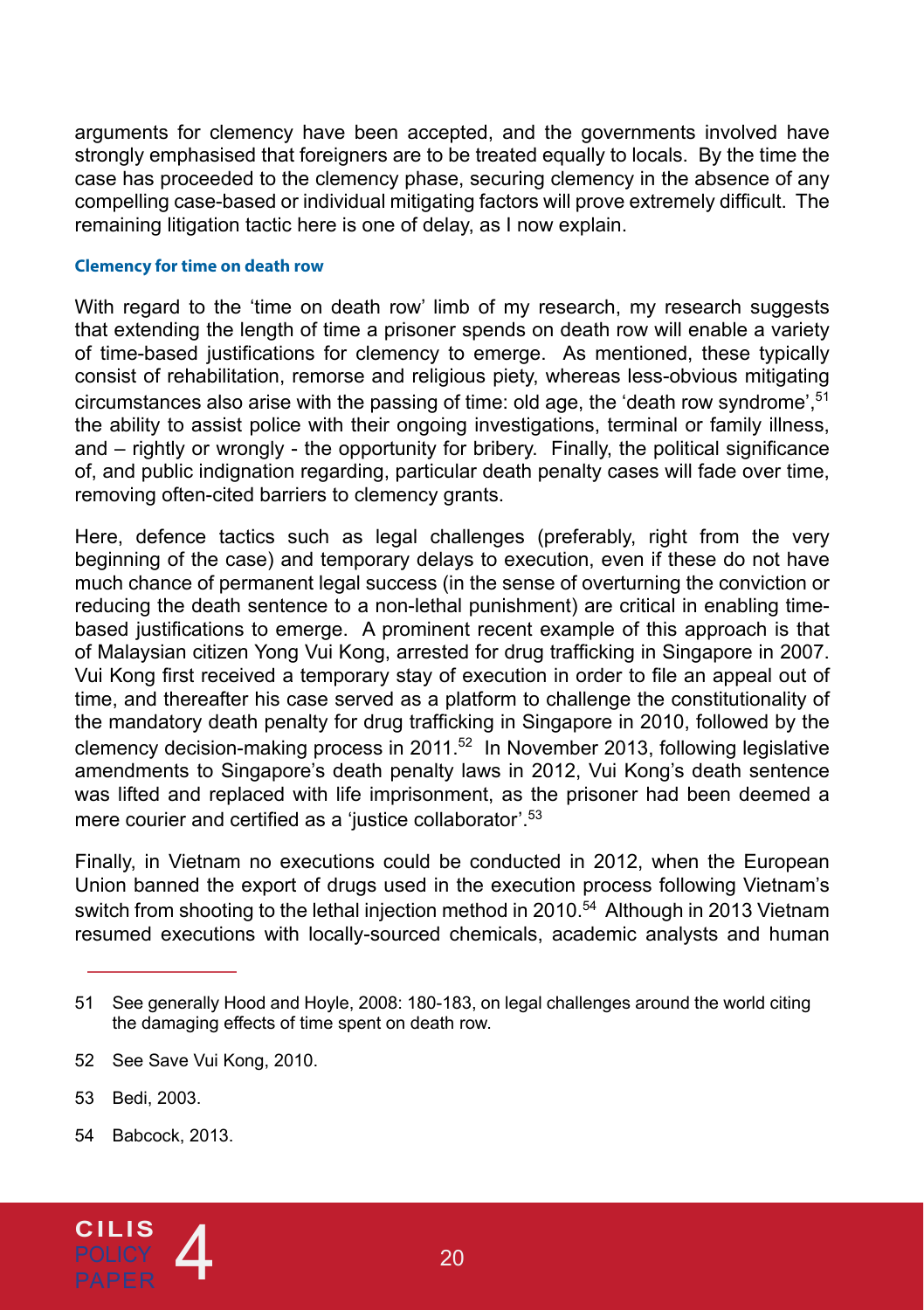rights NGOs are still waiting to see the effect this elongation of the time spent awaiting execution has for the more than 670 persons still waiting on Vietnam's increasingly crowded death row.55

## **Conclusion**

In this paper I have demonstrated that clemency and pardon, although at first glance appearing to represent an arbitrary, unprincipled and irregular exercise of executive power, are nonetheless granted pursuant to particular patterns and decision-making strategies. It is indeed possible to explain why different countries make use of the clemency procedure more often than do others without relying solely on varying levels of governmental commitment to the death penalty as a criminal punishment.

Clemency symbolises far more than official ambivalence over capital punishment as a criminal justice policy, as its presence can coincide with both high and low rates of execution. The more information that is revealed about the way the prerogative of pardon is exercised, particularly in partially-closed systems such as the majority of Southeast Asian nations, the more clarity scholars and practitioners will have regarding the practice of capital punishment in general, given clemency's status as the crucial final avenue of appeal for a condemned prisoner: the last procedural obstacle separating life and death.



<sup>55</sup> Hands Off Cain, 2013c; and Babcock, 2013.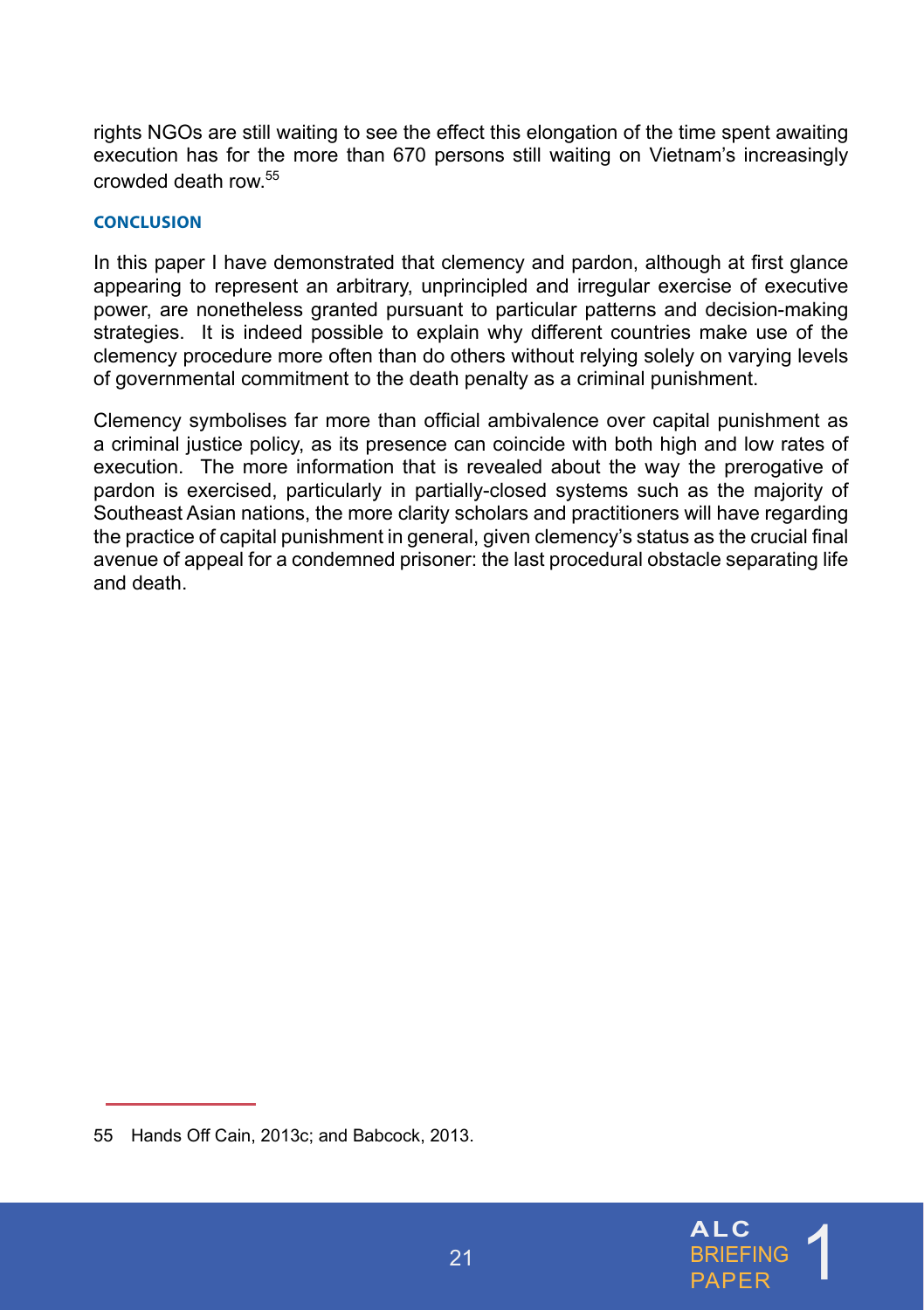### **References**

- Acker, JR and others (2010), 'Merciful Justice: Lessons from 50 Years of New York Death Penalty Commutations' 35 *Criminal Justice Review* 183.
- Addruse, A (1986) 'The Respective Roles of the Pardons Board and of the Yang Di-Pertuan Agung', Paper presented at the Human Rights Seminar, Kuala Lumpur, 19 July.
- Afrida, N (2012) 'The Ever-Raging Battle over the Death Penalty', *The Jakarta Post*, 19 November <www.thejakartapost.com>.
- Agence France Presse (1997) 'Condemned Heroin Trafficker Gets Death Row Reprieve in Vietnam', 5 August.
- Amnesty International (1984) 'Two Former Communist Leaders Under Threat of Execution in Indonesia', AI-Index ASA 21/11/84, November.
- Amnesty International (1985a) 'AI Appeals for Commutation of the Trade Unionist's Death Sentence', AI-Index ACT 73/02/85, January.
- Amnesty International (1985b) 'Amnesty International statement on East Timor to the United Nations Special Committee on Decolonization', AI-Index ASA 21/30/85, 13 August.
- Amnesty International (1987a) 'Indonesia: Appeal for Release of Prisoners of Conscience and Commutation of Death Sentences', AI-Index ASA 21/20/87, July.
- Amnesty International (1987b) 'Indonesia: The Application of the Death Penalty', AI-Index ASA 21/27/87, November.
- Amnesty International (1988) 'Death by Firing Squad', 14 *Inside Indonesia* 2.
- Amnesty International (1997) 'Against the Tide: The Death Penalty in Southeast Asia', AI-Index ASA 03/01/97, 1 January.
- Amnesty International (2003) 'Socialist Republic of Viet Nam: The Death Penalty Inhumane and Ineffective', AI-Index ASA 41/023/2003, 27 August.
- Amnesty International (2007) 'Asie-Pacifique : Les Condamnations à Mort pour les Infractions Liées à la Législation sur les Stupéfiants sont en Augmentation', AI-Index ASA 01/003/2007, 20 June.
- Amnesty International (2011a) 'Death Sentences and Executions in 2010', AI-Index ACT 50/001/2011, March.
- Amnesty International (2011b) 'When Justice Fails: Thousands executed in Asia after unfair trials', AI-Index ASA 01/023/2011, December.

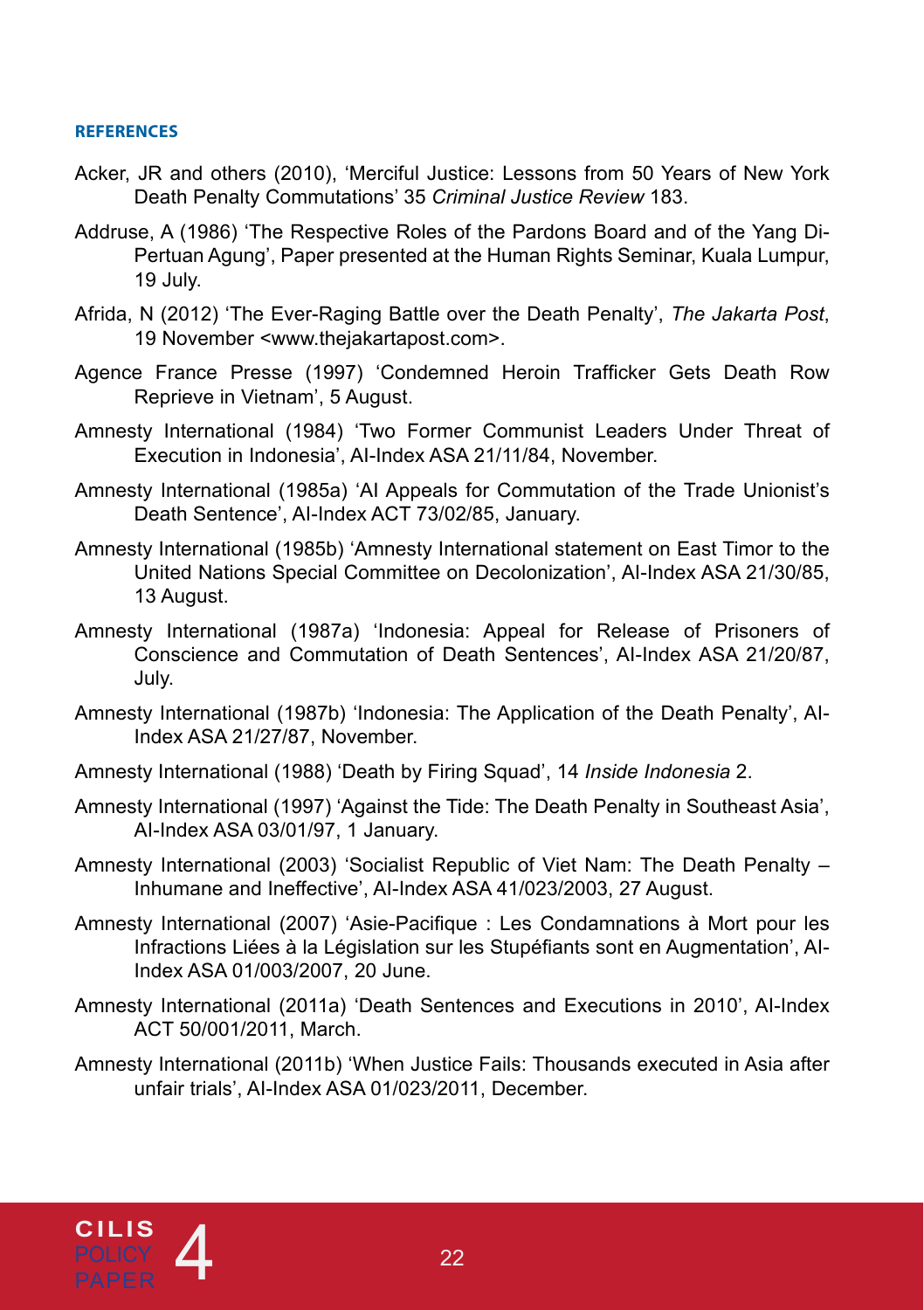- Anand, P (1996) 'His Majesty's Role in the Making of Thai History', speech delivered at the  $14<sup>th</sup>$  Conference of the International Association of Historians of Asia. Bangkok.
- Anandan, S (2009) *The Best I Could*. Singapore: Marshall Cavendish.
- Anckar, D (2007) 'Selecting Cases in Cross-National Political Research', 10(1) *International Journal of Social Research Methodology* 49.
- Antara (1999) 'President Grants Clemency to 10 More Political Prisoners', 24 March.
- Asia Death Penalty Blog (2008) 'Viet Nam: Life, and Death, Sentences for Drugs', 30 April <http://asiadeathpenalty.blogspot.com>.
- Associated Press Newswires (2005) 'A List of Death Row Inmates in Singapore who were Granted Clemency', 2 December.
- Babcock, S (2013) 'Vietnam' Death Penalty Worldwide, 5 February <www. deathpenaltyworldwide.org>.
- Bampton, D (2006) 'Indonesia, Australia and the Death Penalty: Options for Australians Facing Execution in Indonesia', Honours Thesis, University of Sydney, Law School.
- Bedi, RS (2003) 'Singapore Spares Yong Vui Kong the Noose, Re-Sentences Him to Life Imprisonment, 15 Strokes', *The Star Online*, 14 November <www.thestar. com.my>.
- Botsman, D (2007) *Punishment and Power in the Making of Modern Japan*. Princeton, New Jersey: Princeton University Press.
- Burnett, C (2002) *Justice Denied: Clemency Appeals in Death Penalty Cases*. Dartmouth: Northeastern University Press.
- Chotibal, P (1990) 'The Royal Prerogative of Pardon in Thailand', Master of Laws Thesis, Chulalongkorn University Bangkok, Department of Law.
- Coyne, R and Entzeroth, L (2001) *Capital Punishment and the Judicial Process*, 2nd edition. Durham, North Carolina: Carolina Academic Press.
- Cristianson, E (2013) 'Indonesia Executes Pakistani Drug Trafficker', *Jakarta Globe*, 18 November.
- Death Penalty Information Center (2013), 'Illinois Death Row Inmates Granted Commutation by Governor George Ryan on January 12, 2003' <www. deathpenaltyinfo.org> .
- Elda, E (2009) 'Pengaturan Pidana Mati sebagai Pidana Pokok yang Bersifat Khusus dan Alternatif dalam Rancangan Kitab Undang-Undang Hukum Pidana', PhD Thesis, Jakarta, University of Indonesia, Faculty of Law.

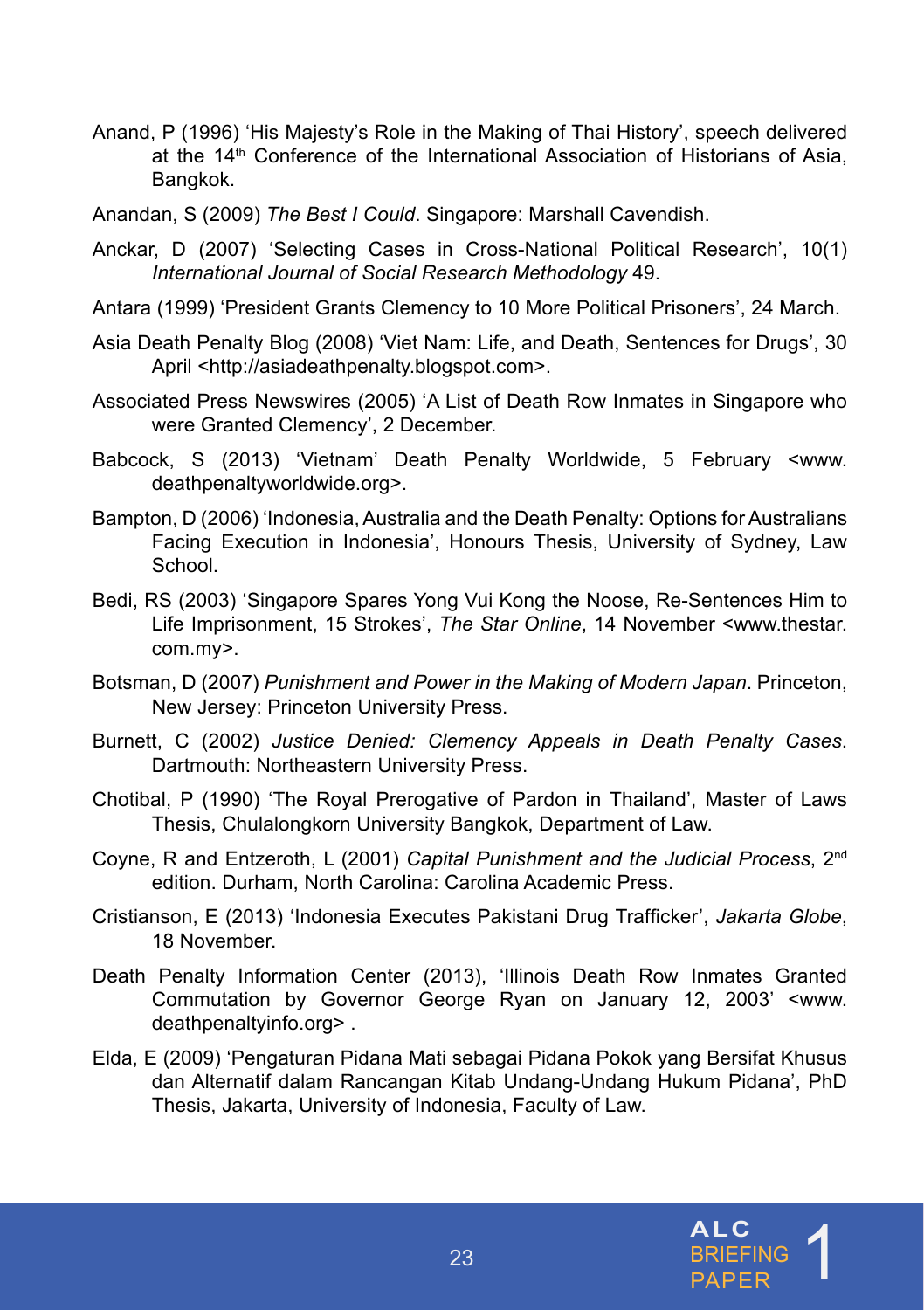- Faruqi, S (2008) *Document of Destiny: The Constitution of the Federation of Malaysia*. Selangor, Malaysia: Star Publications.
- Fidrus, M (2006) 'Tough Sentencing Not Stopping Drug Crime, Judge Says', *The Jakarta Post*, 31 May.
- Glasius, M (1999) *Foreign Policy on Human Rights: Its Influence on Indonesia under Soeharto*. Antwerp: Hart.
- Handley, PM (2006) *The King Never Smiles*. New Haven, Connecticut: Yale University Press.
- Hands Off Cain (2013a) 'Indonesia Retentionist' <www.handsoffcain.info>.
- Hands Off Cain (2013b) 'Singapore Retentionist' <www.handsoffcain.info>.
- Hands Off Cain (2013c) 'Vietnam Retentionist' <www.handsoffcain.info>.
- Hood, R and Hoyle, C (2008) *The Death Penalty: A Worldwide Perspective*. 4<sup>th</sup> edition. Oxford: Oxford University Press.
- Hor, M (2004) 'The Death Penalty in Singapore and International Law', *Singapore Year Book of International Law* 105.
- Human Rights Watch (2009) 'End the Death Penalty for Drug-Related Offenses', 22 June <www.hrw.org>.
- Human Rights Watch (2013) 'Indonesia: First Execution in 4 Years a Major Setback', 21 March <www.hrw.org>.
- Imparsial (2010) *Inveighing Against Death Penalty in Indonesia*. Jakarta: Imparsial.
- The Jakarta Post (1998) 'Question about Amnesty', 27 July.
- Johnson, DT (2013) 'The Jolly Hangman, the Jailed Journalist, and the Decline of Singapore's Death Penalty', 8 *Asian Criminology* 41.
- Johnson, DT and Zimring, FE (2009) *The Next Frontier: National Development, Political Change, and the Death Penalty in Asia*. Oxford: Oxford University Press.
- Kershaw, R (2001) *Monarchy in South-East Asia: The Faces of Tradition in Transition*. London: Routledge.
- Kohli, A et al; (1995) 'The Role of Theory in Comparative Politics: A Symposium', 48(1) *World Politics* 1.
- Kontras (2010) 'Execution Carried Out; Death Row Inmates in Indonesia; Indonesian Legislation/Law Applying the Death Sentence' <www.kontras.org>.
- Langit, R (2004) 'Indonesia: End Death Penalty, Rights Groups Urge', Inter Press Service, 6 October <www.highbeam.com>.

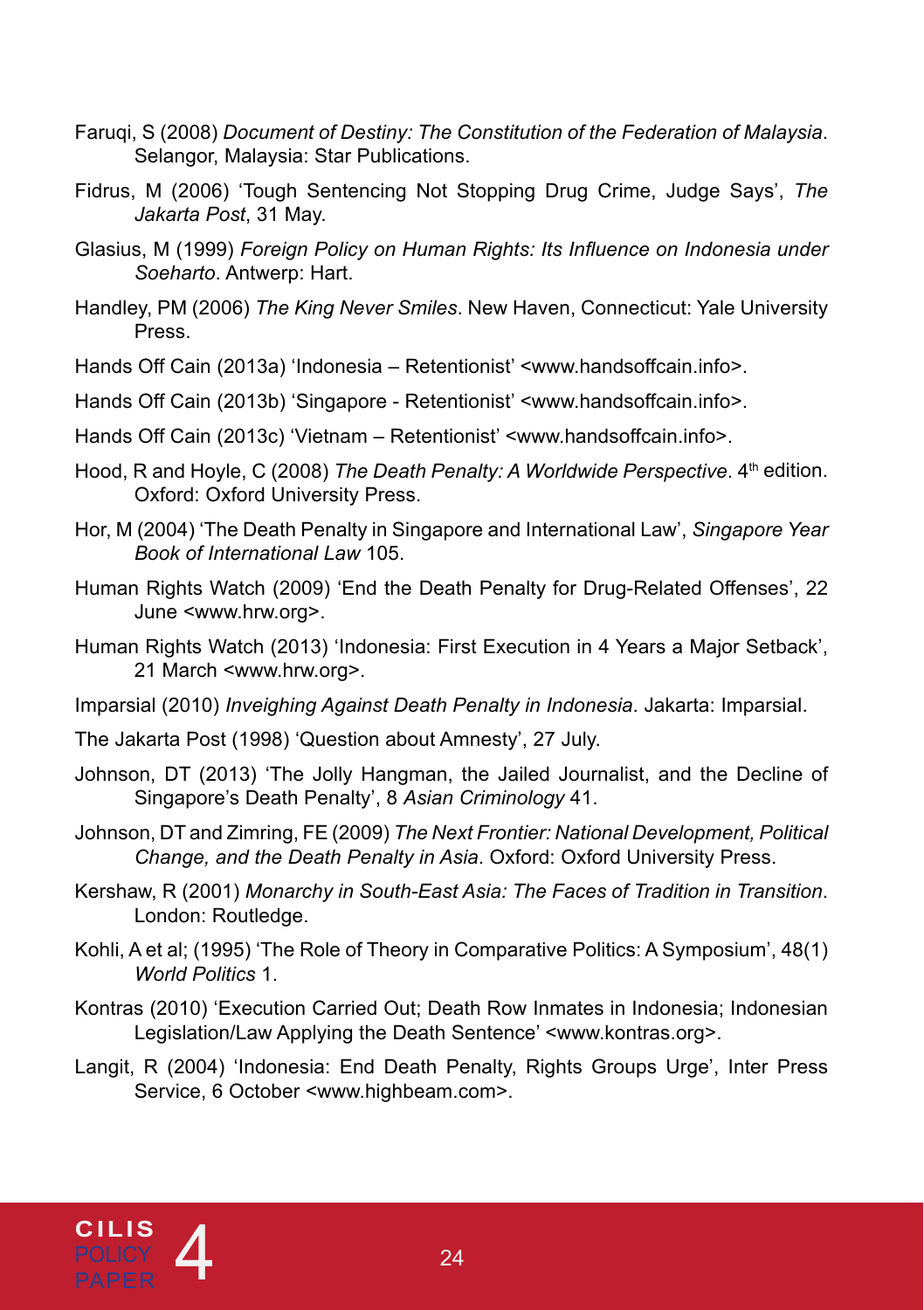- Lee, SK (2006) 'Prosecutorial Discretion and Clemency in the Singapore Criminal Justice System', in Teo Keang Sood (ed), *Singapore Academy of Law Conference 2006: Developments in Singapore Law Between 2001 and 2005*. Singapore: Academy Publishing.
- Lev, D (1999) 'The Criminal Regime: Criminal Process in Indonesia', in Vicente L Rafael and Rudolf Mrazek (eds), *Figures of Criminality in Indonesia, the Philippines and Colonial Vietnam*. Ithaca, New York: Cornell University Press.
- Lev, D (2011) *No Concessions: The Life of Yap Thiam Hien, Indonesian Human Rights Lawyer*. Seattle: University of Washington Press.
- Lijphart, A (1971) 'Comparative Politics and the Comparative Method', 65(3) *The American Political Science Review* 682.
- Lynch, C (2009) 'Indonesia's Use of Capital Punishment for Drug-Trafficking Crimes: Legal Obligations, Extralegal Factors, and the Bali Nine Case', 40 *Columbia Human Rights Law Review* 523.
- McGregor, G (2004) 'Cards Stacked against Canadians: Vietnam has Dramatically Increased Death Sentences for Drug Trafficking', *The Ottawa Citizen*, 7 January.
- Michelmore, K (2008) 'Bali Bombers Deaths "Soon as Possible"', *The Australian*, 21 July.
- Murray, A (1991) 'Notes from Cipinang Prison', 27 *Inside Indonesia* 19.
- The Nation (2001) 'Chavalit Honours Anti-Drug Efforts', 26 June.
- Nelken, D (2011) 'Why Compare Criminal Justice', in Mary Bosworth and Carolyn Hoyle (eds), *What is Criminology*? Oxford: Oxford University Press.
- Neuman, WL (2005) *Social Research Methods: Qualitative and Quantitative Approaches*. 6th edition. Boston: Allyn & Bacon.
- Neumayer, E (2008) 'Death Penalty: The Political Foundations of the Global Trend towards Abolition', 9 *Human Rights Review* 241.
- Nicholson, P and Truong, K (2008) 'Drugs Prosecutions in Vietnam: The Modern Propaganda Trial', 34 *Monash University Law Review* 430.
- Osman, N (2010) 'Malaysia Asked to Spare 3 Traffickers Facing Death', *Jakarta Globe*, 19 September.
- Palmer, LJ (2001) *Encyclopedia of Capital Punishment in the United States*. London: McFarland.
- Perry, N (2009) 'Winning a Battle, Losing the War', 96 *Inside Indonesia* <www. insideindonesia.org>.
- Ravi, M (2005) *Hung at Dawn*. Singapore: Orion Books.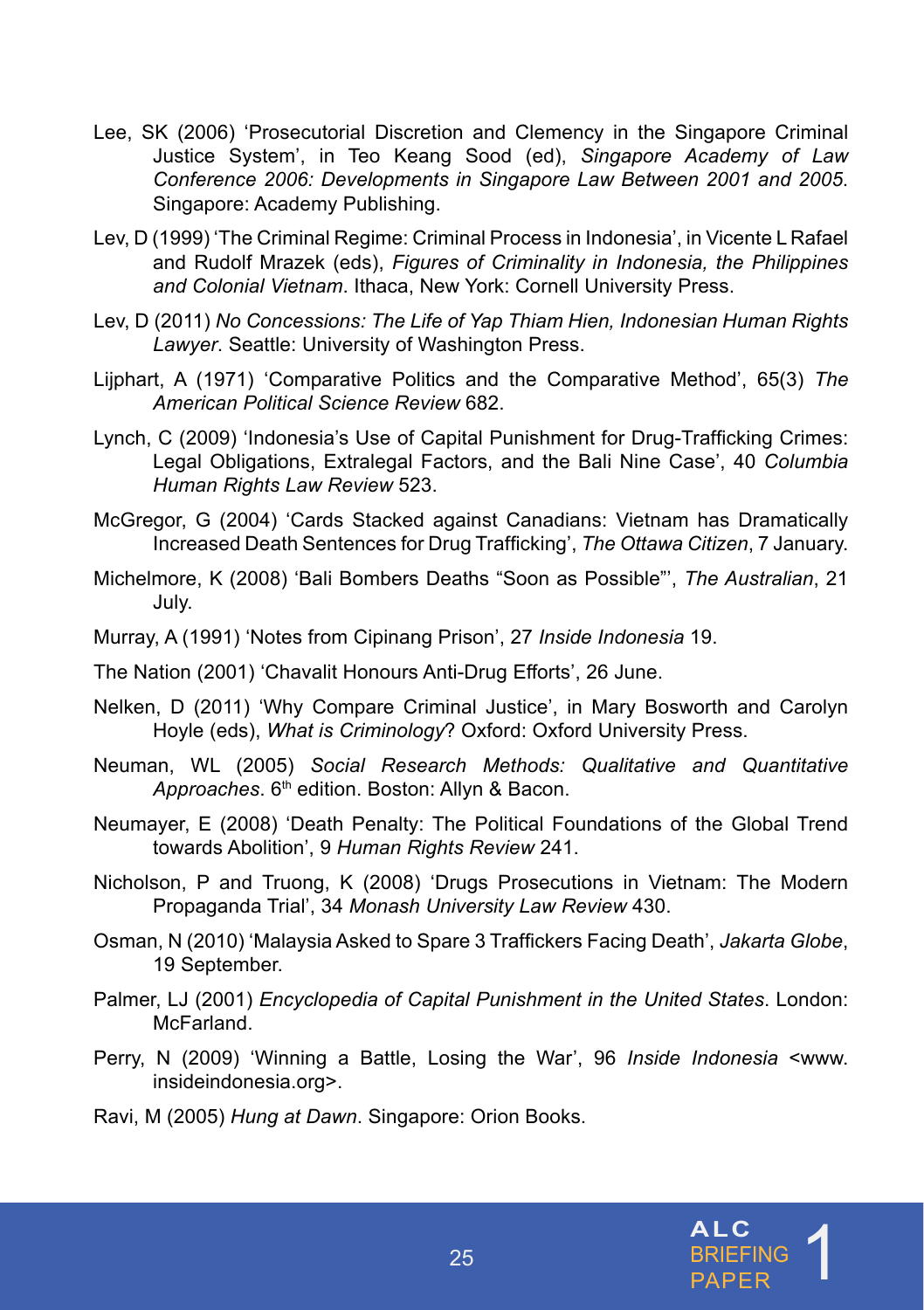- Richardson, M (1992) 'Malaysia Prepares to Strip Sultans of their Immunity', *International Herald Tribune*, 15 December.
- Riza, M and Kurniawan, I (2010) 'Menuju Tiang Gantung Malaysia', *Viva News*, 27 August <http://us.sorot.news.viva.co.id>.
- Saragih, B (2012) 'SBY Approves Clemency for 19 Drug Convicts', *The Jakarta Post*, 17 October.
- Save Vui Kong (2010) 'Vui Kong's Journey', <http://savevuikong.blogspot.co.uk/>.
- Schabas, W (2004), 'Conjoined Twins of Transitional Justice The Sierra Leone Truth and Reconciliation Commission and the Special Court', 2 *Journal of International Criminal Justice* 1082.
- Scott, AW (1952) 'The Pardoning Power', 284 *Annals of the American Academy of Political and Social Science* 95.
- Skocpol, T and Somers, M (2006) 'The Uses of Comparative History in Macrosocial Inquiry', in Alan Sica (ed), *Comparative Methods in the Social Sciences*, vol 2. London: SAGE Publications.
- Strange, C (1996) 'Introduction', in Carolyn Strange (ed), *Qualities of Mercy: Justice, Punishment and Discretion*. Vancouver: University of British Columbia Press.
- Talib, NH (1989) 'The Powers and Functions of the Pardons Board in Malaysia A Review', Master of Laws Dissertation, University of Malaya.
- TAPOL (1980) 'The Background to their Years of Agony', 98 *TAPOL Bulletin* 3.
- TAPOL (1995) '1965 Tapols: Amnesty the Only Way', 130 *TAPOL Bulletin* 2.
- van Oosten, K (2008) 'Kamma and Forgiveness with some Thoughts on Cambodia', 37 *Exchange* 237.

## **Interviews**

- Interview with American Academic Expert on Capital Punishment (Hong Kong, 7 November 2011)
- Interview with Australian Academic Expert on Indonesia (Telephone interview, 30 January 2013)
- Interview with Australian Academic Expert on Thailand (Canberra, 16 September 2009)
- Interview with Former Malaysian Federal Court Judge (Kuala Lumpur, 1 December 2011)
- Interview with London-based Indonesian Human Rights Activist (London, 22 August 2011)

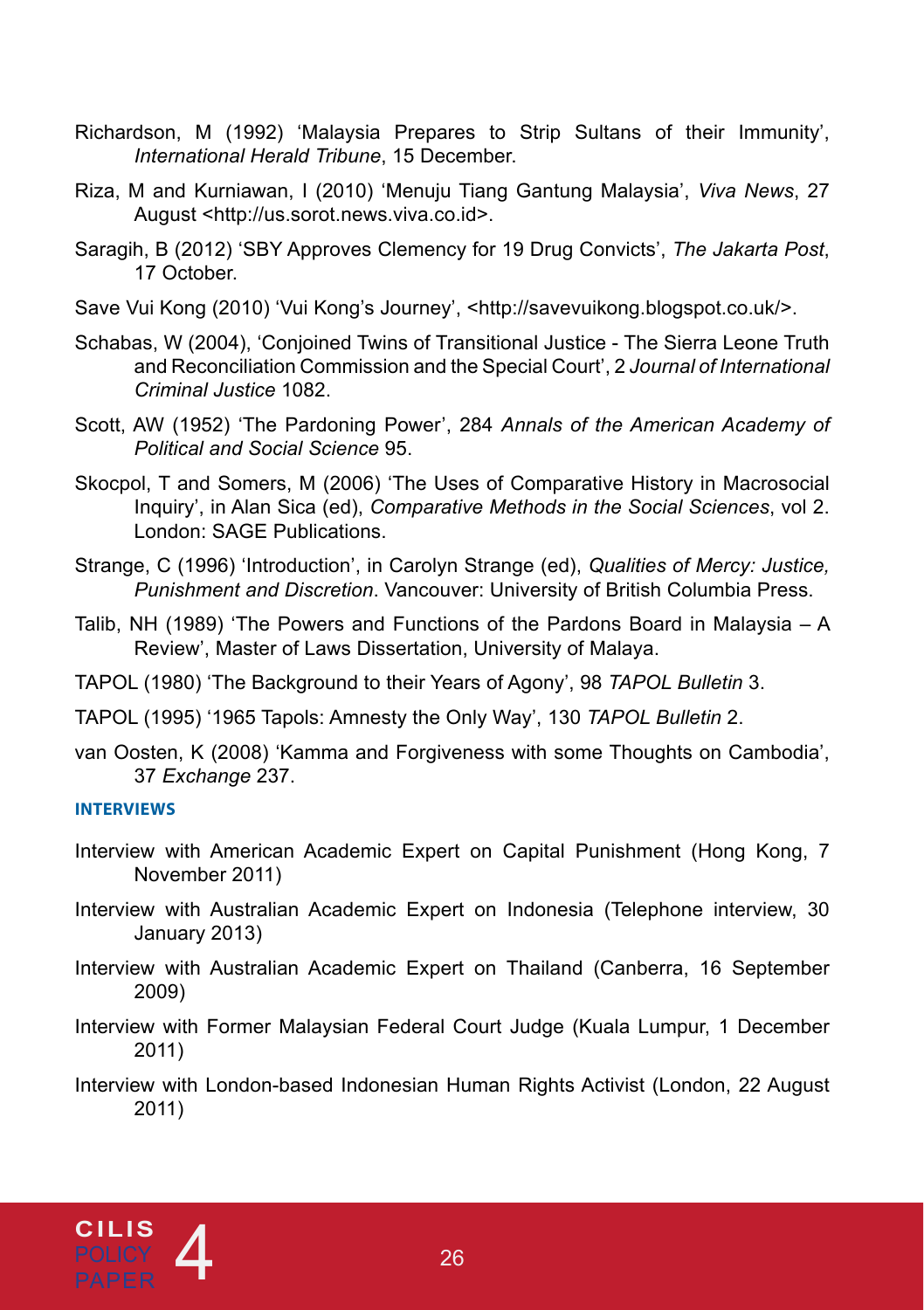Interview with Senior Indonesian Human Rights Lawyer (Jakarta, 11 April 2013) Interview with Singaporean Criminal Defence Lawyer (Singapore, 10 October 2011) Interview with Singaporean Human Rights Lawyer (Singapore, 18 October 2011) Interview with Thai Human Rights Activist (Bangkok, 7 September 2012) Interview with Thai Law Professor (Bangkok, 14 September 2012) Interview with Thailand Department of Corrections Staff (Bangkok, 24 September 2012)

## **Cases and Legislation**

Constitution (Amendment) Act 1994 (Malaysia)

Constitution of Indonesia 1945

Constitution of Malaysia 1963

Constitution of Singapore 1965

Penal Code 1999 (Vietnam)

Law No 14 of 1985 on the Supreme Court (Indonesia)

Law No 22 of 2002 on Clemency (Indonesia)

Law No 3 of 1950 on Clemency (Indonesia)

Law No 8 of 1981 on Criminal Procedure (Indonesia)

Presidential Decree No 16 of 1963 on the Extraordinary Military Tribunal (Indonesia)

Yong Vui Kong v Attorney-General [2011] 1 SLR 1 (Singapore Court of Appeal)

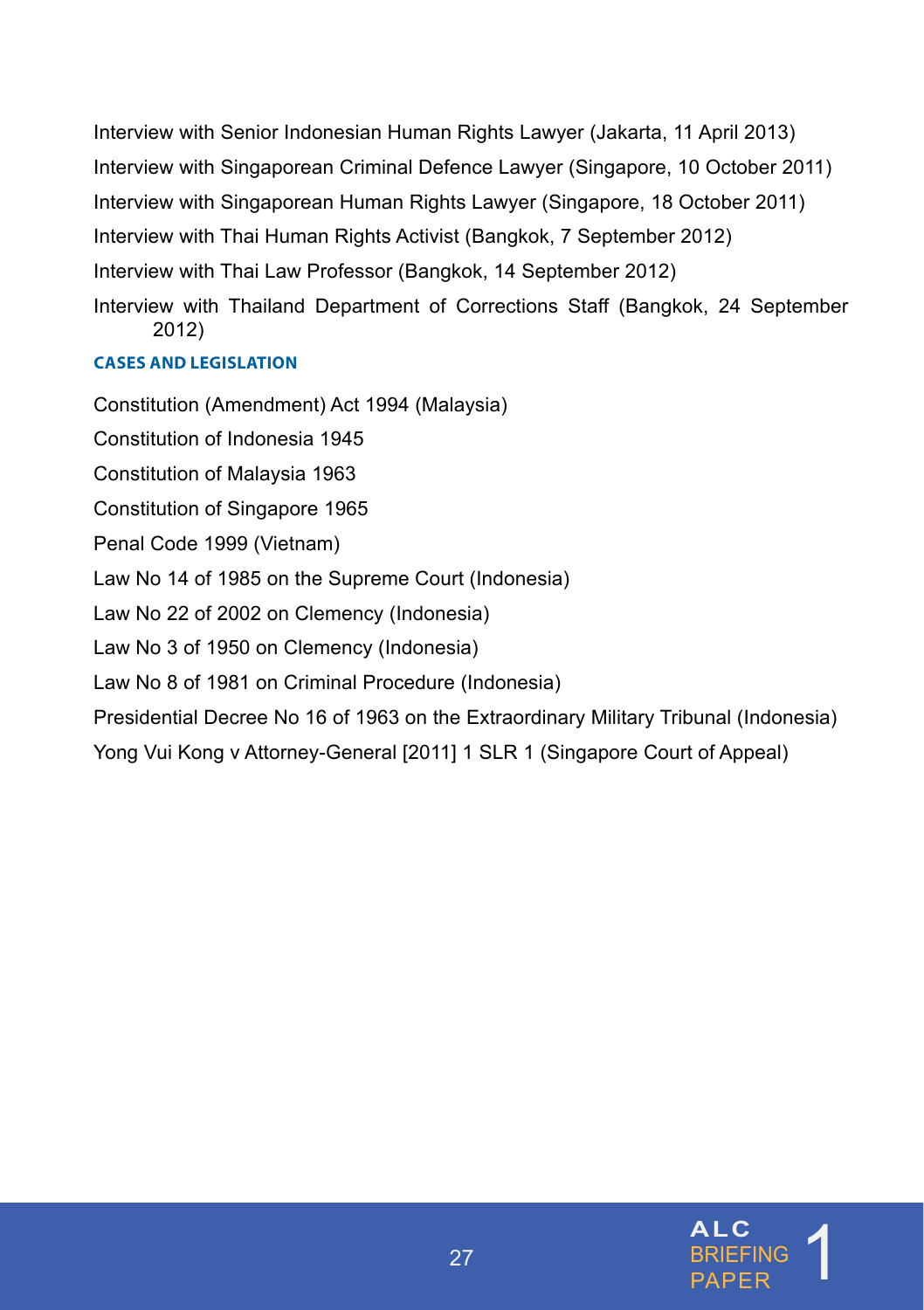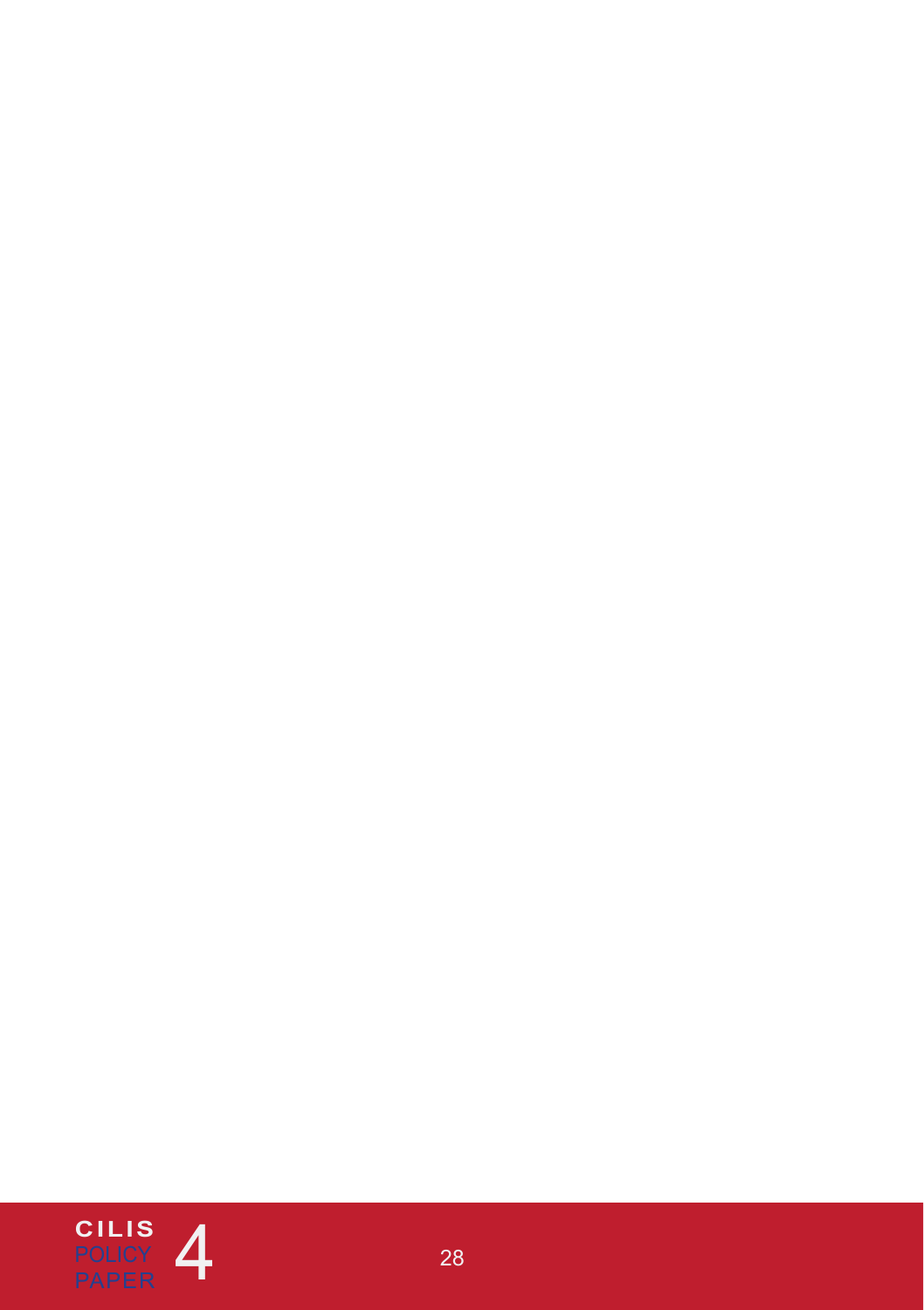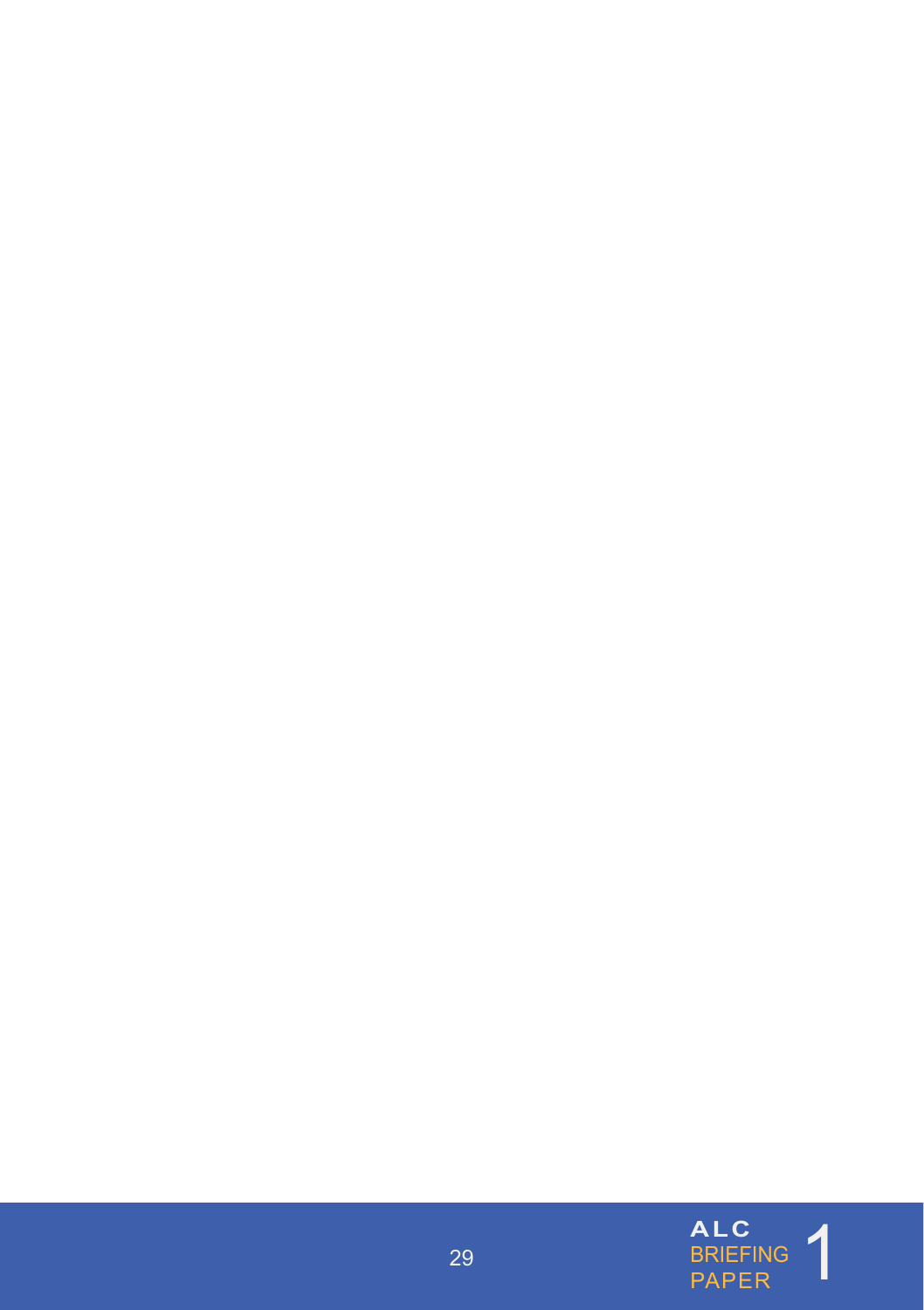# **CILIS Policy Paper Series**

|                                                             | No.          | <b>Title</b>                                                                    | Author(s)                                                                |
|-------------------------------------------------------------|--------------|---------------------------------------------------------------------------------|--------------------------------------------------------------------------|
| <b>CILIS</b><br>Police Paper                                | No. 1 (2013) | 'Trials of People<br>Smugglers in Indonesia:<br>2007-2012'                      | Dr Melissa Crouch<br>and Dr Antje<br>Missbach                            |
| is and Australia childs<br>Weet Darts for                   | No. 2 (2013) | 'Indonesia and Australia<br>in the Asian Century'                               | Mr Richard<br><b>Woolcott AC</b>                                         |
| tis in Gierupf an Most Penzi<br>deal in it Cadillac Vicens! | No. 3 (2013) | 'Is Indonesia as Corrupt<br>as Most People Believe<br>and Is It Getting Worse?' | Professor Howard<br>Dick and Associate<br>Professor Simon<br><b>Butt</b> |

The CILIS Policy Paper Series is freely available for download at http://www.law.unimelb.edu.au/cilis/research/centre-publications/cilis-policy-papers.

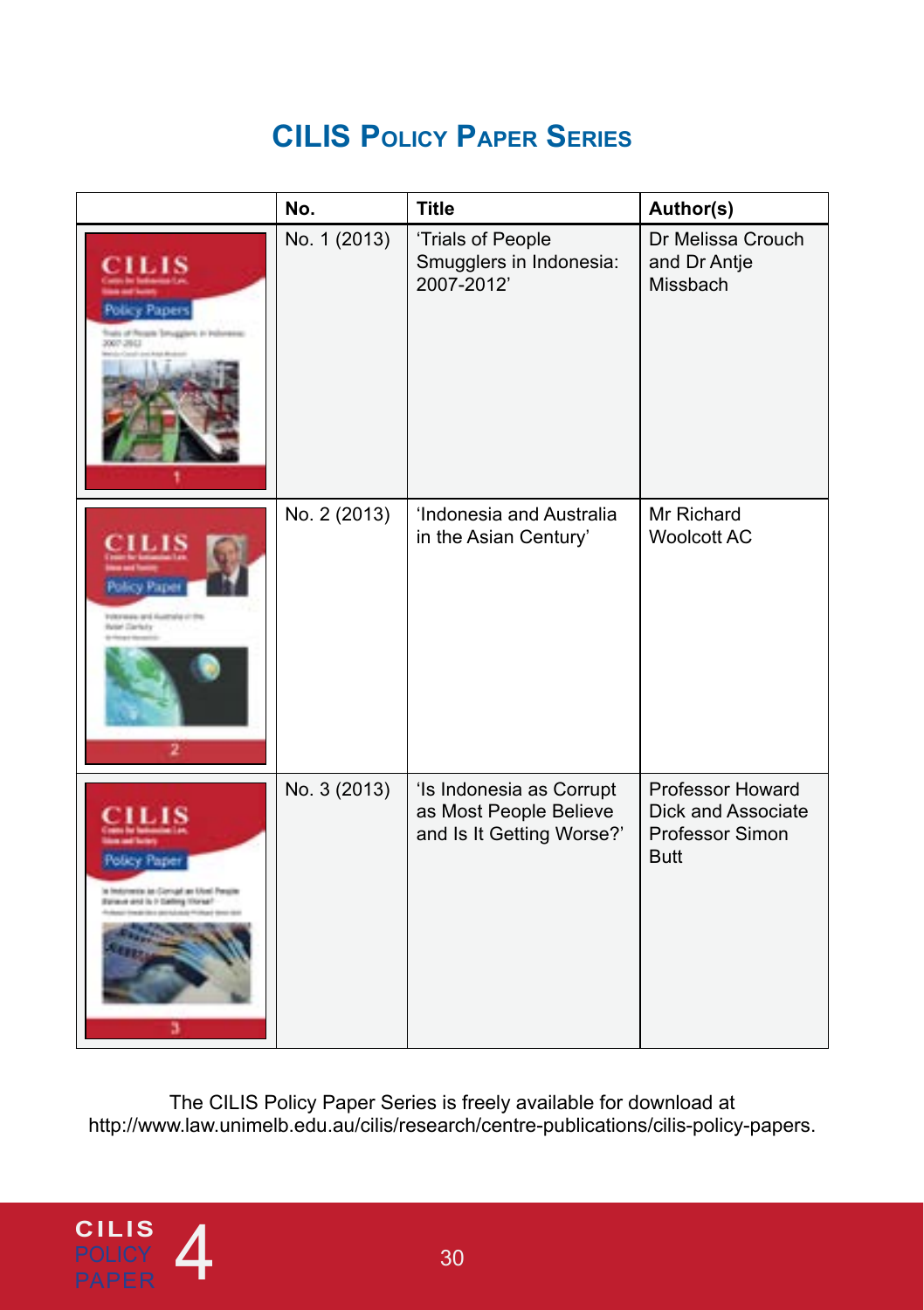